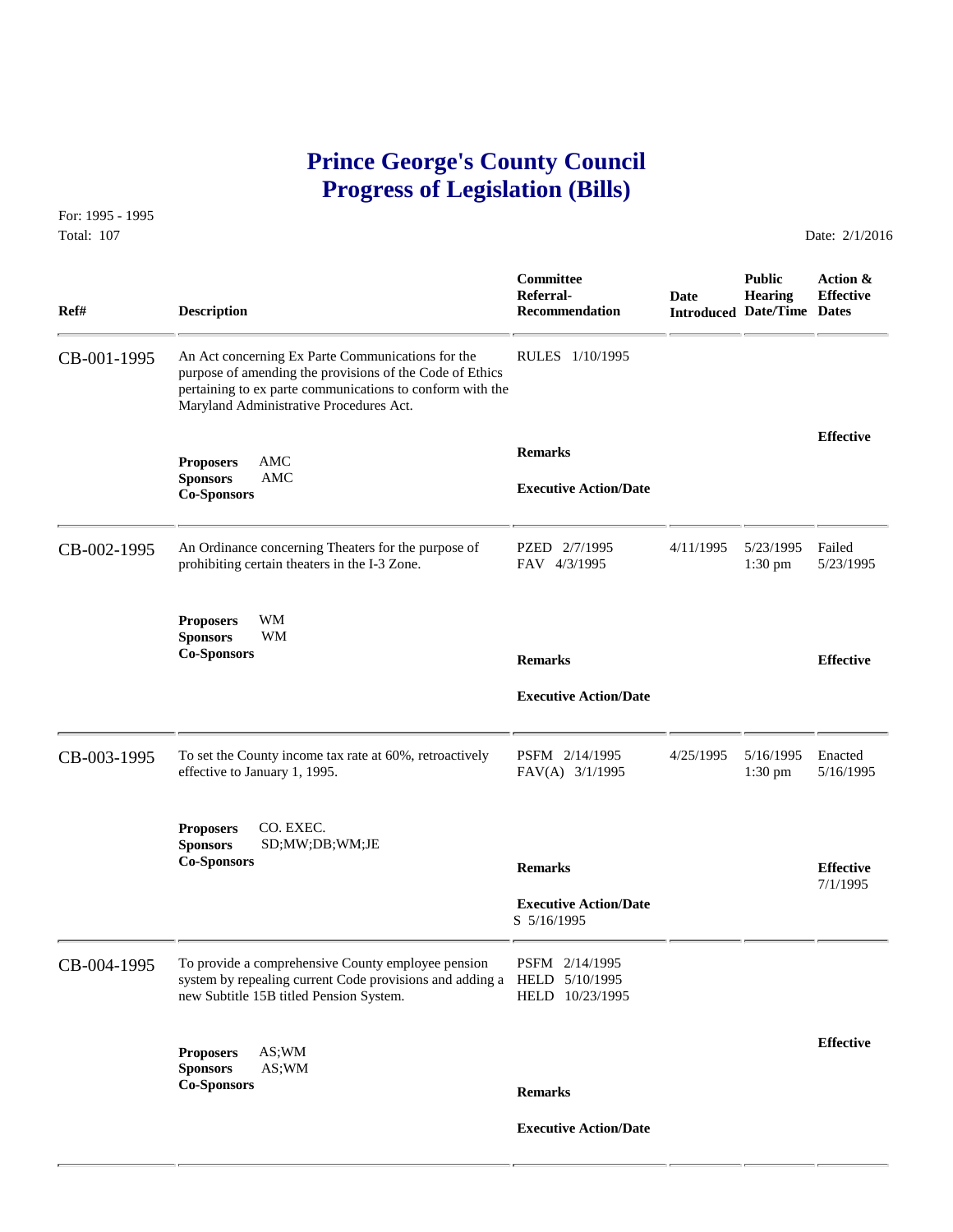|                                                           |                     |                                                                                                                                                                                                                                                                                                                                                                                                                                                                                                                                                                                                              | <b>Prince George's County Council</b><br>Date: 2/1/2016<br><b>Progress of Legislation (Bills)</b> |                                                                        |                                                                      |  |  |
|-----------------------------------------------------------|---------------------|--------------------------------------------------------------------------------------------------------------------------------------------------------------------------------------------------------------------------------------------------------------------------------------------------------------------------------------------------------------------------------------------------------------------------------------------------------------------------------------------------------------------------------------------------------------------------------------------------------------|---------------------------------------------------------------------------------------------------|------------------------------------------------------------------------|----------------------------------------------------------------------|--|--|
| <b>Description</b>                                        |                     | Committee<br>Referral-<br><b>Recommendation</b><br>NR(A) 5/8/1995                                                                                                                                                                                                                                                                                                                                                                                                                                                                                                                                            | Date<br><b>Introduced</b><br>5/16/1995                                                            | <b>Public</b><br><b>Hearing</b><br>Date/Time<br>6/13/1995<br>$1:30$ pm | Action &<br><b>Effective</b><br><b>Dates</b><br>Enacted<br>6/13/1995 |  |  |
| <b>Proposers</b><br><b>Sponsors</b><br><b>Co-Sponsors</b> | WM;AMC;DB;DG        | <b>Remarks</b><br>(RETROACTIVELY<br>EFFECTIVE TO 7/1/95)<br><b>Executive Action/Date</b><br>S 6/27/1995                                                                                                                                                                                                                                                                                                                                                                                                                                                                                                      |                                                                                                   |                                                                        | <b>Effective</b><br>8/14/1995                                        |  |  |
| exemption.                                                |                     | PSFM 2/21/1995<br>FAV(A) 4/25/1995                                                                                                                                                                                                                                                                                                                                                                                                                                                                                                                                                                           | 4/25/1995                                                                                         | 5/16/1995<br>1:30 PM                                                   | Enacted<br>5/16/1995                                                 |  |  |
| <b>Proposers</b><br><b>Sponsors</b><br><b>Co-Sponsors</b> | AMC;JE;DB;RVR;IG;MW | <b>Remarks</b><br><b>Executive Action/Date</b><br>S 5/16/1995                                                                                                                                                                                                                                                                                                                                                                                                                                                                                                                                                |                                                                                                   |                                                                        | <b>Effective</b><br>7/1/1995                                         |  |  |
| M-X-T Zone.                                               |                     | PZED 2/28/1995<br>FAV 3/20/1995                                                                                                                                                                                                                                                                                                                                                                                                                                                                                                                                                                              | 3/28/1995                                                                                         | 5/2/1995<br>1:30 PM                                                    | Enacted<br>5/2/1995                                                  |  |  |
| <b>Proposers</b><br><b>Sponsors</b><br><b>Co-Sponsors</b> | WM                  | <b>Remarks</b><br><b>Executive Action/Date</b>                                                                                                                                                                                                                                                                                                                                                                                                                                                                                                                                                               |                                                                                                   |                                                                        | <b>Effective</b><br>6/19/1995                                        |  |  |
|                                                           |                     | PSFM 3/7/1995<br>FAV(A) 5/8/1995                                                                                                                                                                                                                                                                                                                                                                                                                                                                                                                                                                             | 6/6/1995                                                                                          | 7/11/1995<br>1:30 PM                                                   | Enacted<br>7/11/1995                                                 |  |  |
| <b>Proposers</b><br><b>Sponsors</b><br><b>Co-Sponsors</b> | AS                  | <b>Remarks</b><br><b>Executive Action/Date</b><br>S 7/21/1995                                                                                                                                                                                                                                                                                                                                                                                                                                                                                                                                                |                                                                                                   |                                                                        | <b>Effective</b><br>9/5/1995                                         |  |  |
|                                                           |                     | HEHS 3/7/1995<br>FAV(A) 3/29/1995                                                                                                                                                                                                                                                                                                                                                                                                                                                                                                                                                                            | 4/18/1995                                                                                         | 5/9/1995<br>1:30 PM                                                    | Enacted<br>5/9/1995                                                  |  |  |
| <b>Proposers</b><br><b>Sponsors</b><br><b>Co-Sponsors</b> | AMC                 | <b>Remarks</b><br><b>Executive Action/Date</b>                                                                                                                                                                                                                                                                                                                                                                                                                                                                                                                                                               |                                                                                                   |                                                                        | <b>Effective</b><br>7/5/1995                                         |  |  |
|                                                           |                     | Year 1996 at the same levels as Fiscal Year 1995.<br>CO. EXEC.<br>To increase the transfer tax rate, altering the transfer tax<br>rate from July 1, 1997, through July 1, 2000, and<br>thereafter, and eliminating the first-time homebuyer<br>CO. EXEC.<br>An Ordinance to amend the use requirements in the<br>WM<br>An Act concerning Firearms for the purpose of restricting<br>the discharge of firearms, providing certain exceptions,<br>and providing for certain penalties.<br>AS<br>To provide for the issuance of provisional licenses for<br>massage therapists under certain conditions.<br>AMC | To establish the Municipal Tax Differential rates for Fiscal PSFM 2/21/1995<br>S 5/19/1995        |                                                                        |                                                                      |  |  |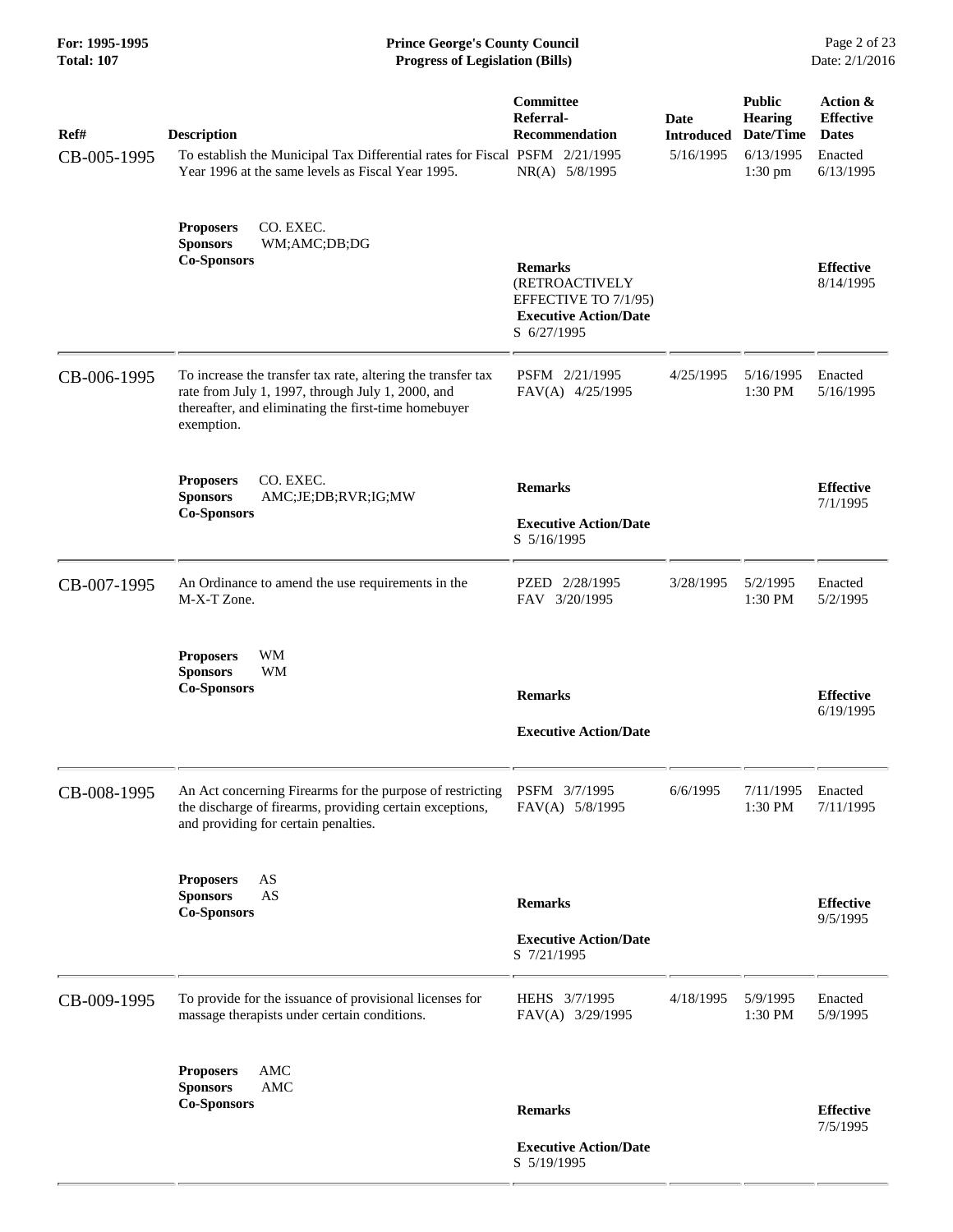| Ref#<br>CB-010-1995 | <b>Description</b><br>To require cemetery associations and funeral directors to<br>retain a copy of disclosure statements for cemetery and<br>funeral services.                                                                                                                                                                                | Committee<br>Referral-<br><b>Recommendation</b><br>HEHS 3/7/1995<br>FAV(A) 3/29/1995 | Date<br><b>Introduced</b><br>4/18/1995 | <b>Public</b><br><b>Hearing</b><br>Date/Time<br>5/9/1995<br>1:30 PM | Action &<br><b>Effective</b><br><b>Dates</b><br>Enacted<br>5/9/1995 |
|---------------------|------------------------------------------------------------------------------------------------------------------------------------------------------------------------------------------------------------------------------------------------------------------------------------------------------------------------------------------------|--------------------------------------------------------------------------------------|----------------------------------------|---------------------------------------------------------------------|---------------------------------------------------------------------|
|                     | <b>Proposers</b><br>AMC<br><b>AMC</b><br><b>Sponsors</b><br><b>Co-Sponsors</b>                                                                                                                                                                                                                                                                 | <b>Remarks</b><br><b>Executive Action/Date</b><br>S 5/22/1995                        |                                        |                                                                     | <b>Effective</b><br>7/7/1995                                        |
| CB-011-1995         | An Act concerning Building Contractor's Licenses for the<br>purpose of requiring licensed building contractors to<br>participate in a new home warranty security plan as a<br>condition of being licensed.                                                                                                                                     | THE $3/7/1995$<br>FAV(A) 4/20/1995                                                   | 5/2/1995                               | 5/23/1995<br>1:30 PM                                                | Enacted<br>5/23/1995                                                |
|                     | <b>Proposers</b><br>AMC<br><b>Sponsors</b><br><b>AMC</b><br><b>Co-Sponsors</b>                                                                                                                                                                                                                                                                 | <b>Remarks</b><br><b>Executive Action/Date</b><br>S 6/2/1995                         |                                        |                                                                     | <b>Effective</b><br>7/18/1995                                       |
| CB-012-1995         | An Act concerning an Interproject Transfer of Appropriati HEHS 3/14/1995<br>in the FY1994-1995 Capital Budget for the purpose of<br>transferring appropriations between capital projects in the<br>amount of \$600,000 from the Contingency Fund to<br>Annapolis Road Alternative Middle School (formerly State<br>Alternative Middle School). | FAV 3/29/1995                                                                        | 4/18/1995                              | 5/9/1995<br>1:30 PM                                                 | Enacted<br>5/9/1995                                                 |
|                     | CO. EXEC.<br><b>Proposers</b><br><b>Sponsors</b><br>SD;RVR;WM;MW<br><b>Co-Sponsors</b>                                                                                                                                                                                                                                                         | <b>Remarks</b><br><b>Executive Action/Date</b><br>S 5/12/1995                        |                                        |                                                                     | <b>Effective</b><br>6/27/1995                                       |
| CB-013-1995         | To authorize the Maryland-National Capital Park and<br>Planning Commission to acquire a parcel of land<br>consisting of 298.6 acres, more or less, from J. N. Wilson<br>Limited Partnership for recreation purposes.                                                                                                                           |                                                                                      | 3/14/1995                              | 4/4/1995<br>1:30 PM                                                 | Enacted<br>4/4/1995                                                 |
|                     | <b>Proposers</b><br>CO. EXEC.<br>AMC;MW;DB;SD<br><b>Sponsors</b><br><b>Co-Sponsors</b>                                                                                                                                                                                                                                                         | <b>Remarks</b><br><b>Executive Action/Date</b><br>S 4/12/1995                        |                                        |                                                                     | <b>Effective</b><br>5/30/1995                                       |
| CB-014-1995         | To establish a Revitalization Tax Credit District<br>comprising census tract 803610 in order to promote<br>community redevelopment and revitalization.                                                                                                                                                                                         | PSFM 3/28/1995<br>FAV(A) 5/8/1995                                                    | 5/23/1995                              | 6/13/1995<br>1:30 PM                                                | Enacted<br>6/13/1995                                                |
|                     | AMC<br><b>Proposers</b><br><b>Sponsors</b><br>AMC<br><b>Co-Sponsors</b>                                                                                                                                                                                                                                                                        | <b>Remarks</b><br><b>Executive Action/Date</b><br>S 6/27/1995                        |                                        |                                                                     | <b>Effective</b><br>8/14/1995                                       |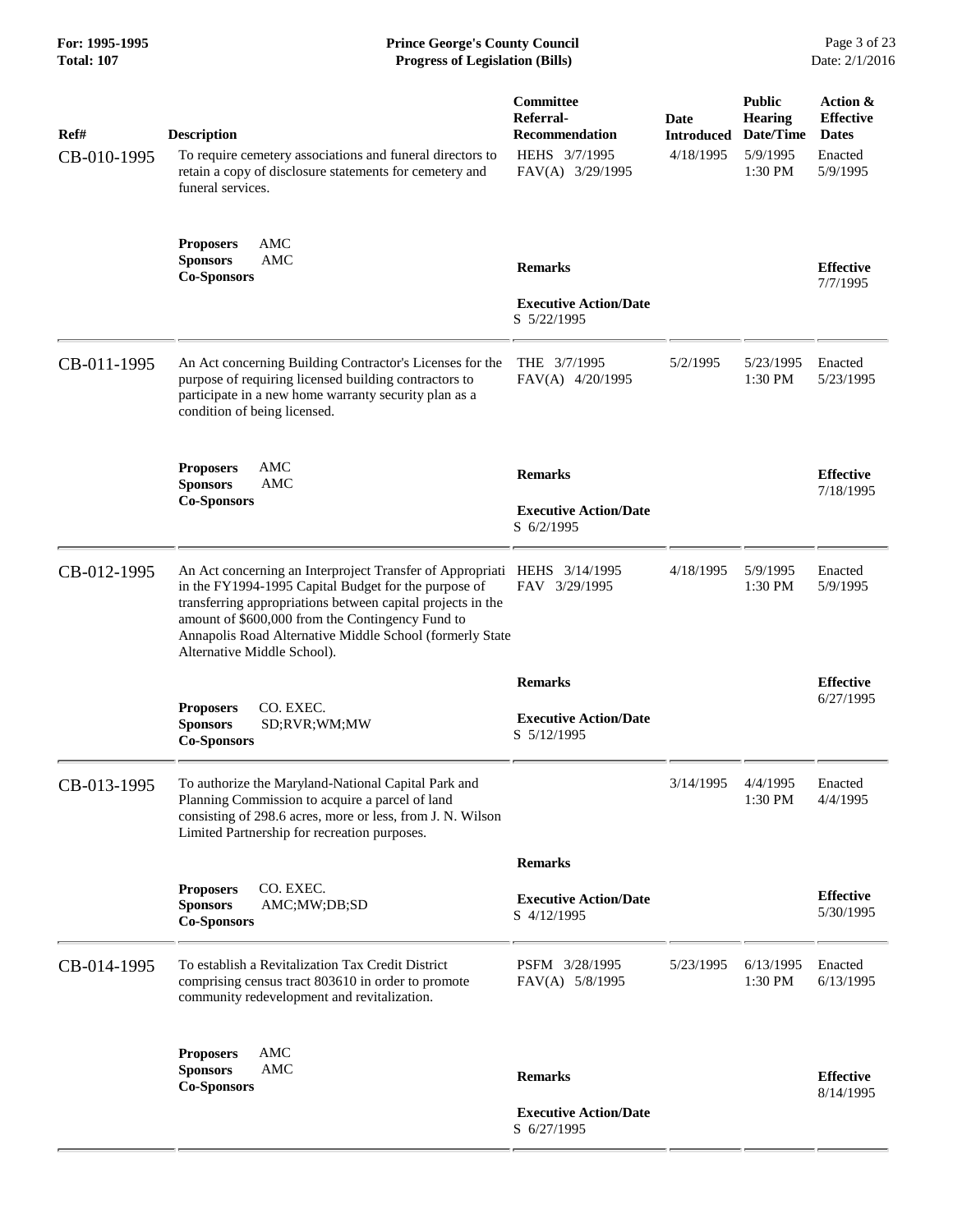| For: 1995-1995<br><b>Total: 107</b> | <b>Prince George's County Council</b><br><b>Progress of Legislation (Bills)</b>                                                                                                                                                                                                                                        |                                                                         |                           |                                              | Page 4 of 23<br>Date: 2/1/2016               |
|-------------------------------------|------------------------------------------------------------------------------------------------------------------------------------------------------------------------------------------------------------------------------------------------------------------------------------------------------------------------|-------------------------------------------------------------------------|---------------------------|----------------------------------------------|----------------------------------------------|
| Ref#<br>CB-015-1995                 | <b>Description</b><br>To amend Subdivision Regulations concerning conveyance PZED 3/28/1995<br>of land within a Chesapeake Bay Critical Area Overlay<br>Zone to a governmental agency for a public use.                                                                                                                | <b>Committee</b><br>Referral-<br><b>Recommendation</b><br>HELD 4/7/1995 | Date<br><b>Introduced</b> | <b>Public</b><br><b>Hearing</b><br>Date/Time | Action &<br><b>Effective</b><br><b>Dates</b> |
|                                     | <b>Proposers</b><br>M-NCPPC<br><b>Sponsors</b><br><b>Co-Sponsors</b>                                                                                                                                                                                                                                                   | <b>Remarks</b><br><b>Executive Action/Date</b>                          |                           |                                              | <b>Effective</b>                             |
| CB-016-1995                         | An Ordinance to clarify that arenas (stadiums) are<br>prohibited in the Mixed Use-Transportation Oriented<br>(M-X-T and M-X-C) Zones.                                                                                                                                                                                  | PZED 3/28/1995<br>HELD 4/7/1995                                         |                           |                                              |                                              |
|                                     | WM<br><b>Proposers</b><br><b>Sponsors</b><br><b>WM</b><br><b>Co-Sponsors</b>                                                                                                                                                                                                                                           | <b>Remarks</b><br><b>Executive Action/Date</b>                          |                           |                                              | <b>Effective</b>                             |
| CB-017-1995                         | To require that County employees who are also receiving a PSFM 3/21/1995<br>County-funded retirement benefit shall have their salary<br>reduced by the amount of the benefit.                                                                                                                                          | FAV(A) 5/8/1995                                                         | 6/27/1995                 | 7/26/1995<br>2:45 PM                         | PI<br>7/26/1995                              |
|                                     | IG;WM<br><b>Proposers</b><br>IG; WM<br><b>Sponsors</b><br><b>Co-Sponsors</b>                                                                                                                                                                                                                                           | <b>Remarks</b><br><b>Executive Action/Date</b>                          |                           |                                              | <b>Effective</b>                             |
| CB-018-1995                         | An Act concerning County Pension Plans for the purpose<br>of deleting from the plan documents of the several<br>supplemental pension plans provisions relating to early<br>retirement, enhanced benefits and the payment of<br>accumulated sick leave for persons "involuntarily<br>separated" from County employment. | PSFM 3/21/1995<br>FAV 5/10/1995                                         | 5/23/1995                 | 6/13/1995<br>2:30 PM                         | Enacted<br>6/13/1995                         |
|                                     |                                                                                                                                                                                                                                                                                                                        | <b>Remarks</b>                                                          |                           |                                              | <b>Effective</b>                             |
|                                     | IG<br><b>Proposers</b><br>IG<br><b>Sponsors</b><br><b>Co-Sponsors</b>                                                                                                                                                                                                                                                  | <b>Executive Action/Date</b><br>S 6/27/1995                             |                           |                                              | 8/14/1995                                    |
| CB-019-1995                         | The Annual and Sick Leave Reform Act of 1995 to amend PSFM 3/28/1995<br>provisions regarding payment for accumulated leave<br>balances.                                                                                                                                                                                | HELD 5/10/1995<br>NR(A) 7/5/1995                                        | 7/5/1995                  | 7/26/1995<br>2:45 PM                         | Failed<br>7/26/1995                          |
|                                     | <b>Proposers</b><br>AS; IG; WM<br><b>Sponsors</b><br>AS; IG; WM<br><b>Co-Sponsors</b>                                                                                                                                                                                                                                  | <b>Remarks</b>                                                          |                           |                                              | <b>Effective</b>                             |
|                                     |                                                                                                                                                                                                                                                                                                                        | <b>Executive Action/Date</b>                                            |                           |                                              |                                              |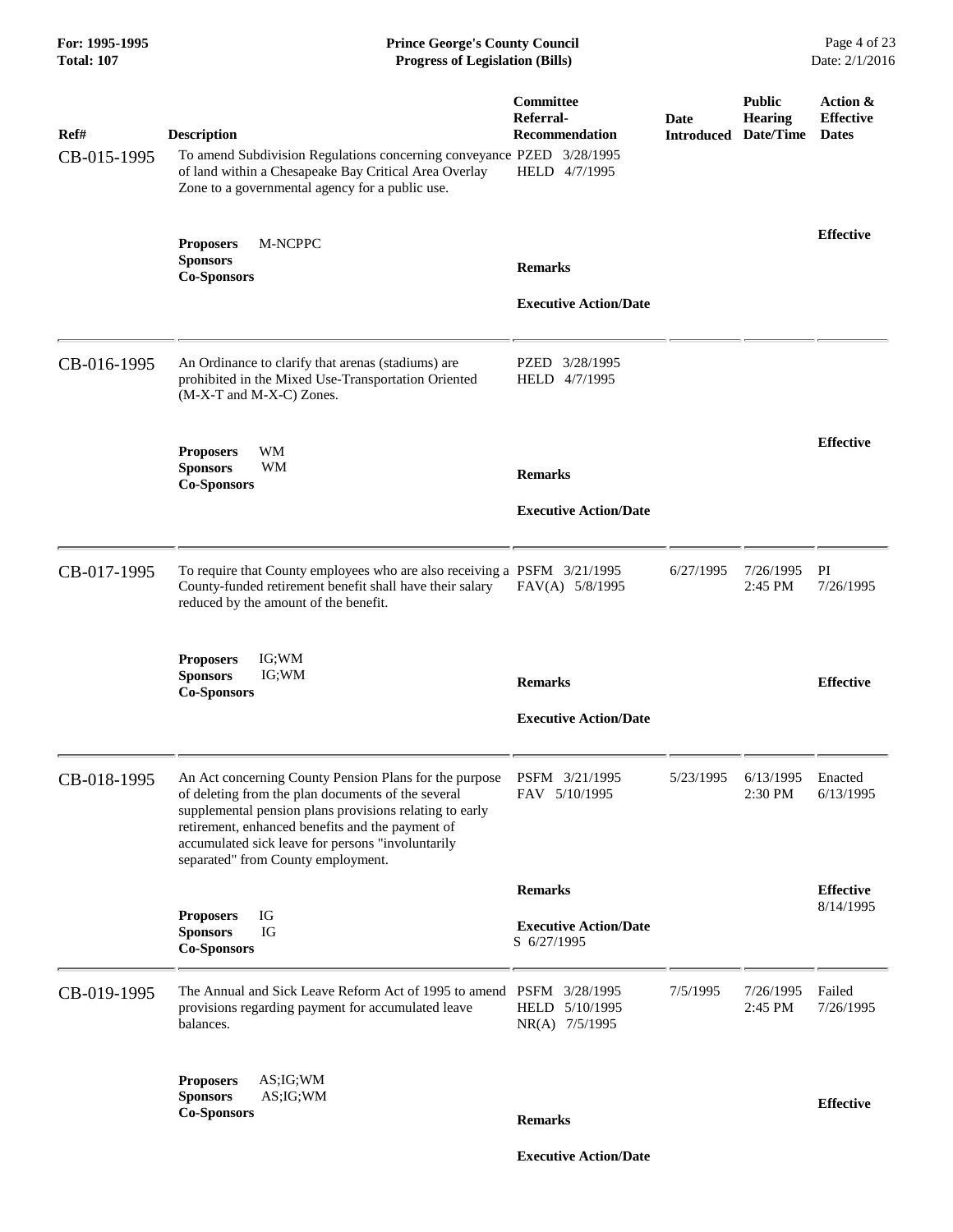## **For: 1995-1995 Prince George's County Council** Page 5 of 23<br> **Prince George's County Council** Page 5 of 23<br> **Progress of Legislation (Bills)** Date: 2/1/2016 **Total: 107 Progress of Legislation (Bills)**

| Ref#        | <b>Description</b>                                                                                                                                                                                                                                                                                                        | Committee<br>Referral-<br><b>Recommendation</b> | Date<br><b>Introduced</b> | <b>Public</b><br><b>Hearing</b><br>Date/Time | Action &<br><b>Effective</b><br><b>Dates</b> |
|-------------|---------------------------------------------------------------------------------------------------------------------------------------------------------------------------------------------------------------------------------------------------------------------------------------------------------------------------|-------------------------------------------------|---------------------------|----------------------------------------------|----------------------------------------------|
| CB-020-1995 | Amendments to the Antilitter and Weed Ordinance to<br>prohibit the posting of signs or posters on utility poles and HELD 6/26/1995<br>on the exterior of other structures under certain<br>circumstances.                                                                                                                 | THE 4/18/1995                                   |                           |                                              |                                              |
|             |                                                                                                                                                                                                                                                                                                                           |                                                 |                           |                                              | <b>Effective</b>                             |
|             | <b>RVR</b><br><b>Proposers</b><br><b>Sponsors</b><br><b>RVR</b>                                                                                                                                                                                                                                                           | <b>Remarks</b>                                  |                           |                                              |                                              |
|             | <b>Co-Sponsors</b>                                                                                                                                                                                                                                                                                                        | <b>Executive Action/Date</b>                    |                           |                                              |                                              |
| CB-021-1995 | Emergency Act to provide for establishment of urban<br>areas, including incorporated towns and cities, and<br>providing for special assessments therein for certain<br>municipal functions relating to recyclables, garbage, and<br>trash.                                                                                | THE 4/4/1995<br>FAV(A) 5/5/1995                 | 5/16/1995                 | 6/27/1995<br>1:30 PM                         | Enacted<br>6/27/1995                         |
|             | CO. EXEC.                                                                                                                                                                                                                                                                                                                 | <b>Remarks</b>                                  |                           |                                              | <b>Effective</b>                             |
|             | <b>Proposers</b><br><b>Sponsors</b><br>AMC;DB;SD;JE;IG;WM;RVR;AS;MW<br><b>Co-Sponsors</b>                                                                                                                                                                                                                                 | <b>Executive Action/Date</b><br>S 6/30/1995     |                           |                                              | 6/30/1995                                    |
| CB-022-1995 | Emergency Act to amend the requirement for a written poll THE 4/4/1995<br>to be conducted by the Purchasing Agent prior to<br>extending refuse collection contracts.                                                                                                                                                      | FAV 4/20/1995                                   | 5/2/1995                  | 5/23/1995<br>1:30 PM                         | Enacted<br>5/23/1995                         |
|             | CO. EXEC.<br><b>Proposers</b><br><b>Sponsors</b><br>AMC;DB;SD;JE;IG;WM;RVR;AS;MW<br><b>Co-Sponsors</b>                                                                                                                                                                                                                    | <b>Remarks</b>                                  |                           |                                              | <b>Effective</b><br>6/2/1995                 |
|             |                                                                                                                                                                                                                                                                                                                           | <b>Executive Action/Date</b><br>S 6/2/1995      |                           |                                              |                                              |
| CB-023-1995 | To repeal the partial property tax credit for certain<br>residential real property located in an area adversely<br>impacted by a sanitary landfill.                                                                                                                                                                       | THE 4/4/1995<br>UNFAV(A) 4/20/1995              | 4/25/1995                 | 5/16/1995<br>1:30 PM                         | PI<br>5/16/1995                              |
|             | CO. EXEC.<br><b>Proposers</b><br><b>Sponsors</b><br>AMC;DB<br><b>Co-Sponsors</b>                                                                                                                                                                                                                                          | <b>Remarks</b>                                  |                           |                                              | <b>Effective</b>                             |
|             |                                                                                                                                                                                                                                                                                                                           | <b>Executive Action/Date</b>                    |                           |                                              |                                              |
| CB-024-1995 | Emergency Act to amend the Labor Code regarding<br>matters which must be uniform for all employees and<br>providing that the employer may make certain changes in<br>wages, hours or working conditions during periods<br>between the expiration of a labor agreement and the<br>conclusion of bargaining or arbitration. | PSFM 4/4/1995<br>UNFAV(A) 5/1/1995              | 5/16/1995                 | 6/13/1995<br>2:30 PM                         | Enacted<br>6/13/1995                         |
|             |                                                                                                                                                                                                                                                                                                                           | <b>Remarks</b>                                  |                           |                                              | <b>Effective</b>                             |
|             | CO. EXEC.<br><b>Proposers</b><br><b>Sponsors</b><br>AMC;DB<br><b>Co-Sponsors</b>                                                                                                                                                                                                                                          | <b>Executive Action/Date</b><br>S 6/13/1995     |                           |                                              | 6/13/1995                                    |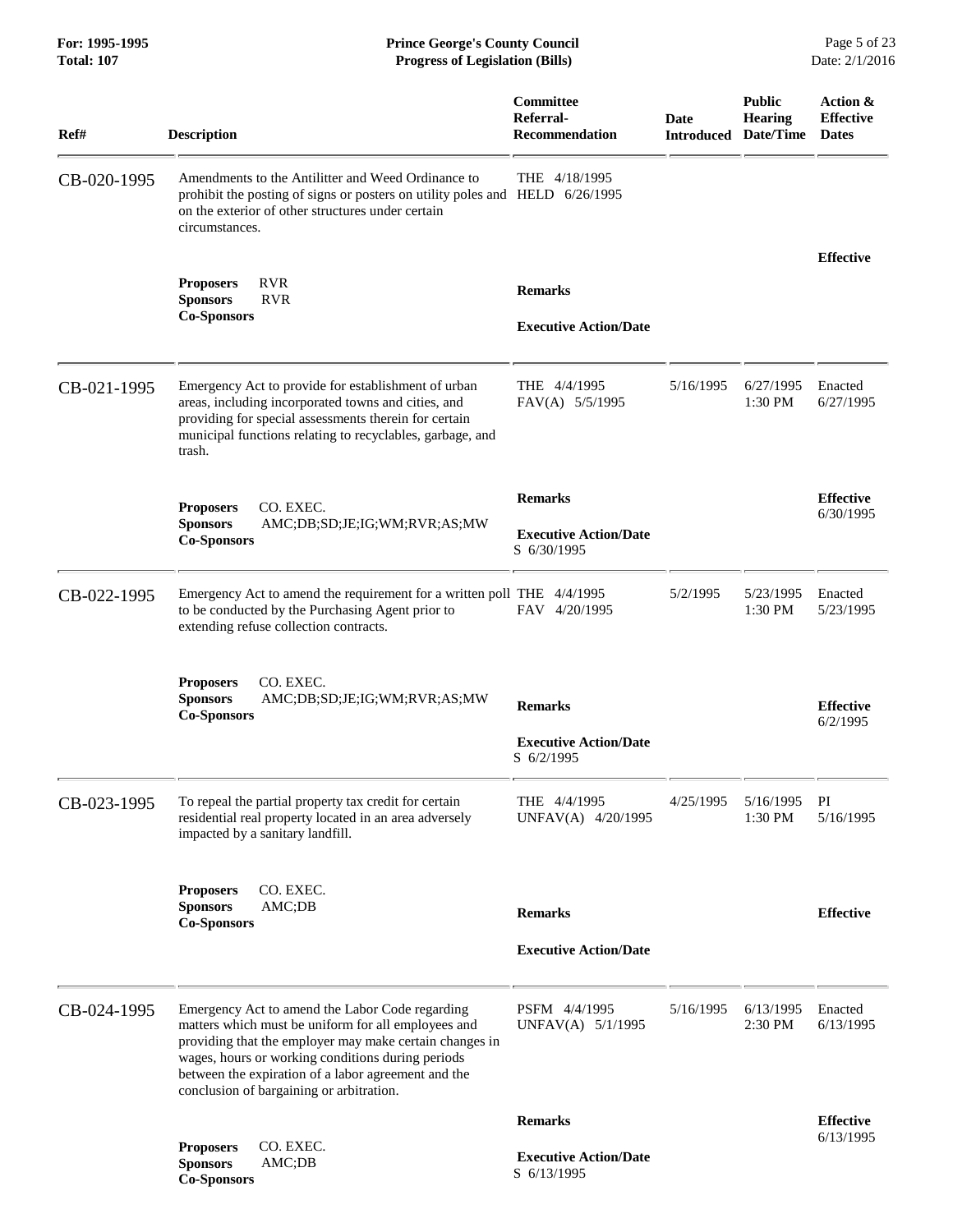| Ref#        | <b>Description</b>                                                                                                                                                                                                                                                                                                                | Committee<br>Referral-<br><b>Recommendation</b> | Date<br><b>Introduced</b> | <b>Public</b><br><b>Hearing</b><br>Date/Time | Action &<br><b>Effective</b><br><b>Dates</b> |
|-------------|-----------------------------------------------------------------------------------------------------------------------------------------------------------------------------------------------------------------------------------------------------------------------------------------------------------------------------------|-------------------------------------------------|---------------------------|----------------------------------------------|----------------------------------------------|
| CB-025-1995 | Emergency Act to amend the procedures for reductions-in- PSFM 4/4/1995<br>force to eliminate "bumping" between classes, and<br>amending the procedures for determining salary rate upon<br>reallocation and reductions-in-force regarding retention<br>points and displacement, and generally relating to<br>reductions in force. | NR(A) 5/23/1995                                 | 5/23/1995                 | 6/13/1995<br>2:30 PM                         | Enacted<br>6/13/1995                         |
|             |                                                                                                                                                                                                                                                                                                                                   | <b>Remarks</b>                                  |                           |                                              | <b>Effective</b>                             |
|             | CO. EXEC.<br><b>Proposers</b><br><b>Sponsors</b><br>IG<br><b>Co-Sponsors</b>                                                                                                                                                                                                                                                      | <b>Executive Action/Date</b><br>S 6/13/1995     |                           |                                              | 6/13/1995                                    |
| CB-026-1995 | To provide that all legal services contracts are<br>administered by the County Attorney and funded through<br>the approved budget of the Office of Law.                                                                                                                                                                           | PSFM 4/4/1995<br>FAV 5/1/1995                   | 5/16/1995                 | 6/13/1995<br>1:30 PM                         | Failed<br>6/13/1995                          |
|             | WM<br><b>Proposers</b><br><b>Sponsors</b><br>WM:IG<br><b>Co-Sponsors</b>                                                                                                                                                                                                                                                          | <b>Remarks</b><br><b>Executive Action/Date</b>  |                           |                                              | <b>Effective</b>                             |
|             |                                                                                                                                                                                                                                                                                                                                   |                                                 |                           |                                              |                                              |
| CB-027-1995 | An Ordinance to require a Special Exception for<br>crematories in the I-1 and I-2 Zones.                                                                                                                                                                                                                                          | PZED 4/18/1995<br>FAV 5/8/1995                  | 4/18/1995                 | 5/9/1995<br>1:30 PM                          | Enacted<br>5/9/1995                          |
|             | <b>RVR</b><br><b>Proposers</b><br><b>Sponsors</b><br><b>RVR</b><br>DB; IG; JE; WM; AS<br><b>Co-Sponsors</b>                                                                                                                                                                                                                       | <b>Remarks</b>                                  |                           |                                              | <b>Effective</b>                             |
|             |                                                                                                                                                                                                                                                                                                                                   | <b>Executive Action/Date</b>                    |                           |                                              | 5/9/1995                                     |
| CB-028-1995 | To abolish the Commission for Animal Control, provide<br>for enforcement of provisions relating to animal control,<br>provide for certain appeals, and generally relating to<br>animal control.                                                                                                                                   | C.O.W. 5/2/1995<br>HELD 5/16/1995               |                           |                                              |                                              |
|             |                                                                                                                                                                                                                                                                                                                                   |                                                 |                           |                                              | <b>Effective</b>                             |
|             | CO. EXEC.<br><b>Proposers</b><br><b>Sponsors</b>                                                                                                                                                                                                                                                                                  | <b>Remarks</b>                                  |                           |                                              |                                              |
|             | <b>Co-Sponsors</b>                                                                                                                                                                                                                                                                                                                | <b>Executive Action/Date</b>                    |                           |                                              |                                              |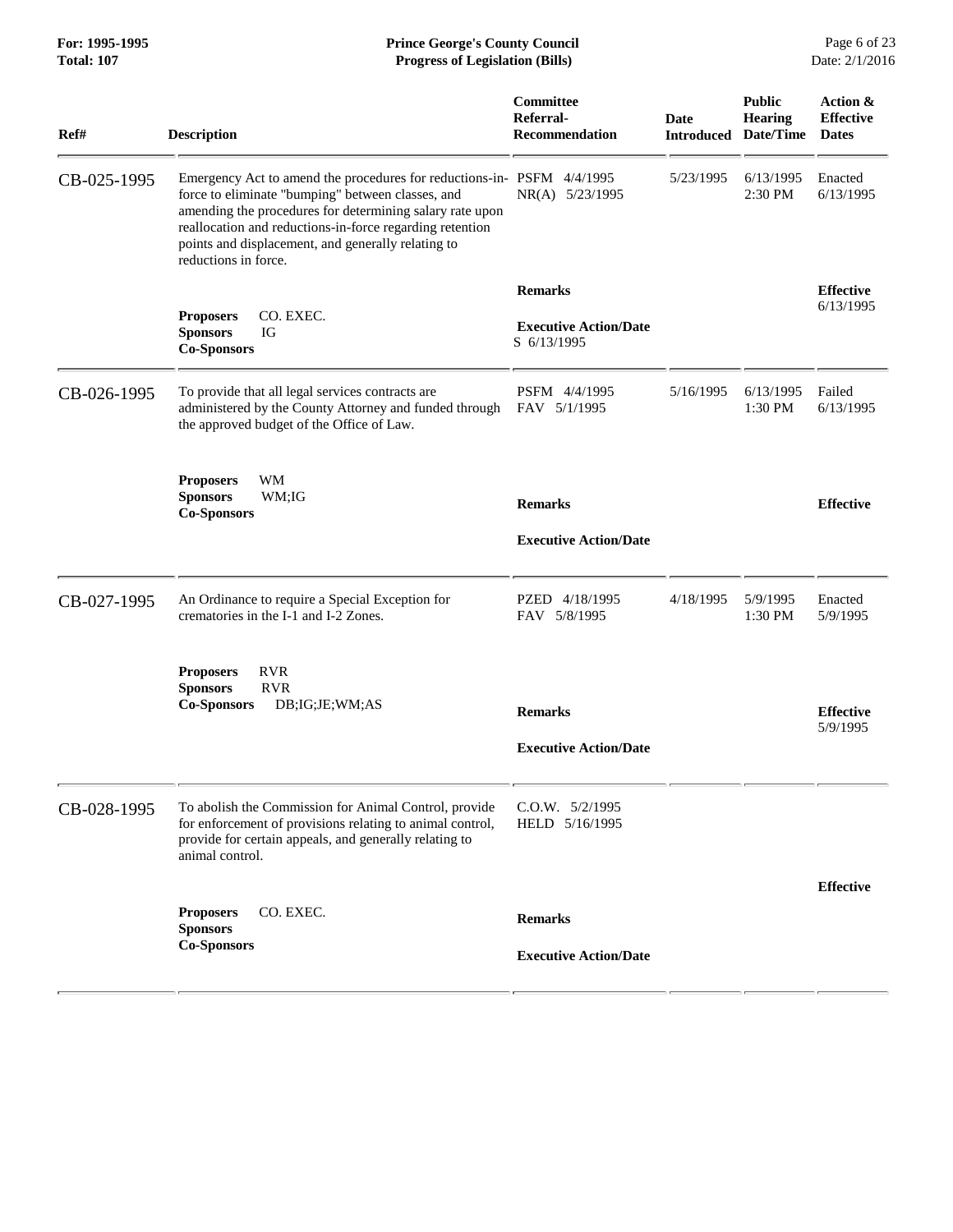| Ref#        | <b>Description</b>                                                                                                                                                                                                                                                                                                                                   | <b>Committee</b><br>Referral-<br><b>Recommendation</b>                                                         | Date<br><b>Introduced</b> | <b>Public</b><br><b>Hearing</b><br>Date/Time | Action &<br><b>Effective</b><br><b>Dates</b> |
|-------------|------------------------------------------------------------------------------------------------------------------------------------------------------------------------------------------------------------------------------------------------------------------------------------------------------------------------------------------------------|----------------------------------------------------------------------------------------------------------------|---------------------------|----------------------------------------------|----------------------------------------------|
| CB-029-1995 | To transfer to the Office of Business and Regulatory<br>Affairs certain duties & responsibilities related to the<br>administration & enforcement of Code provisions re<br>certain businesses & licenses; providing enforcement<br>authority; removing procedural provisions re Consumer<br>Protection Comm.; & relating to Co. licensing/regulation. | $C.0.W.$ $5/2/1995$<br>FAV(A) 5/16/1995                                                                        | 5/23/1995                 | 6/13/1995<br>11:30 AM                        | Enacted<br>6/13/1995                         |
|             | CO. EXEC.<br><b>Proposers</b><br><b>Sponsors</b><br>AMC;MW<br><b>Co-Sponsors</b>                                                                                                                                                                                                                                                                     | <b>Remarks</b><br>(PROVISIONS<br>RETROACTIVE TO<br>7/1/95<br><b>Executive Action/Date</b><br>S 6/27/1995       |                           |                                              | <b>Effective</b><br>8/14/1995                |
| CB-030-1995 | To amend provisions of the Code regarding staffing for the C.O.W. 5/2/1995<br>Commission for Women and the Commission for<br>Individuals with Disabilities (from the Department of<br>Family Services).                                                                                                                                              | FAV 5/16/1995                                                                                                  | 5/23/1995                 | 6/13/1995<br>11:30 AM                        | Enacted<br>6/13/1995                         |
|             | <b>Proposers</b><br>CO. EXEC.<br>AMC;DB<br><b>Sponsors</b><br><b>Co-Sponsors</b>                                                                                                                                                                                                                                                                     | <b>Remarks</b><br><b>Executive Action/Date</b><br>S 6/27/1995                                                  |                           |                                              | <b>Effective</b><br>8/14/1995                |
| CB-031-1995 | To abolish the Cable Television Commission Fund,<br>providing that all payments and penalties required to be<br>made by County cable television franchisees shall be paid<br>into the general fund of the County, providing that cable<br>television regulation shall be within the Office of Business<br>and Regulatory Affairs.                    | $C.0.W.$ $5/2/1995$<br>FAV(A) 5/16/1995                                                                        | 5/23/1995                 | 6/13/1995<br>11:30 AM                        | Enacted<br>6/13/1995                         |
|             | CO. EXEC.<br><b>Proposers</b><br><b>Sponsors</b><br>AMC;RVR;MW<br><b>Co-Sponsors</b>                                                                                                                                                                                                                                                                 | <b>Remarks</b><br>(PROVISIONS<br>RETROACTIVE TO 7/1<br>&6/30/95<br><b>Executive Action/Date</b><br>S 6/27/1995 |                           |                                              | <b>Effective</b><br>8/14/1995                |
| CB-032-1995 | To abolish the Consumer Protection Commission and<br>provide for certain enforcement authority by the Director<br>of Business and Regulatory Affairs.                                                                                                                                                                                                | C.O.W. 5/2/1995<br>FAV(A) 5/16/1995                                                                            | 5/23/1995                 | 6/13/1995<br>11:30 AM                        | Enacted<br>6/13/1995                         |
|             | CO. EXEC.<br><b>Proposers</b><br>AMC<br><b>Sponsors</b><br><b>Co-Sponsors</b>                                                                                                                                                                                                                                                                        | <b>Remarks</b><br>(PROVISIONS<br>RETROACTIVE TO<br>7/1/95<br><b>Executive Action/Date</b><br>S 6/27/1995       |                           |                                              | <b>Effective</b><br>8/14/1995                |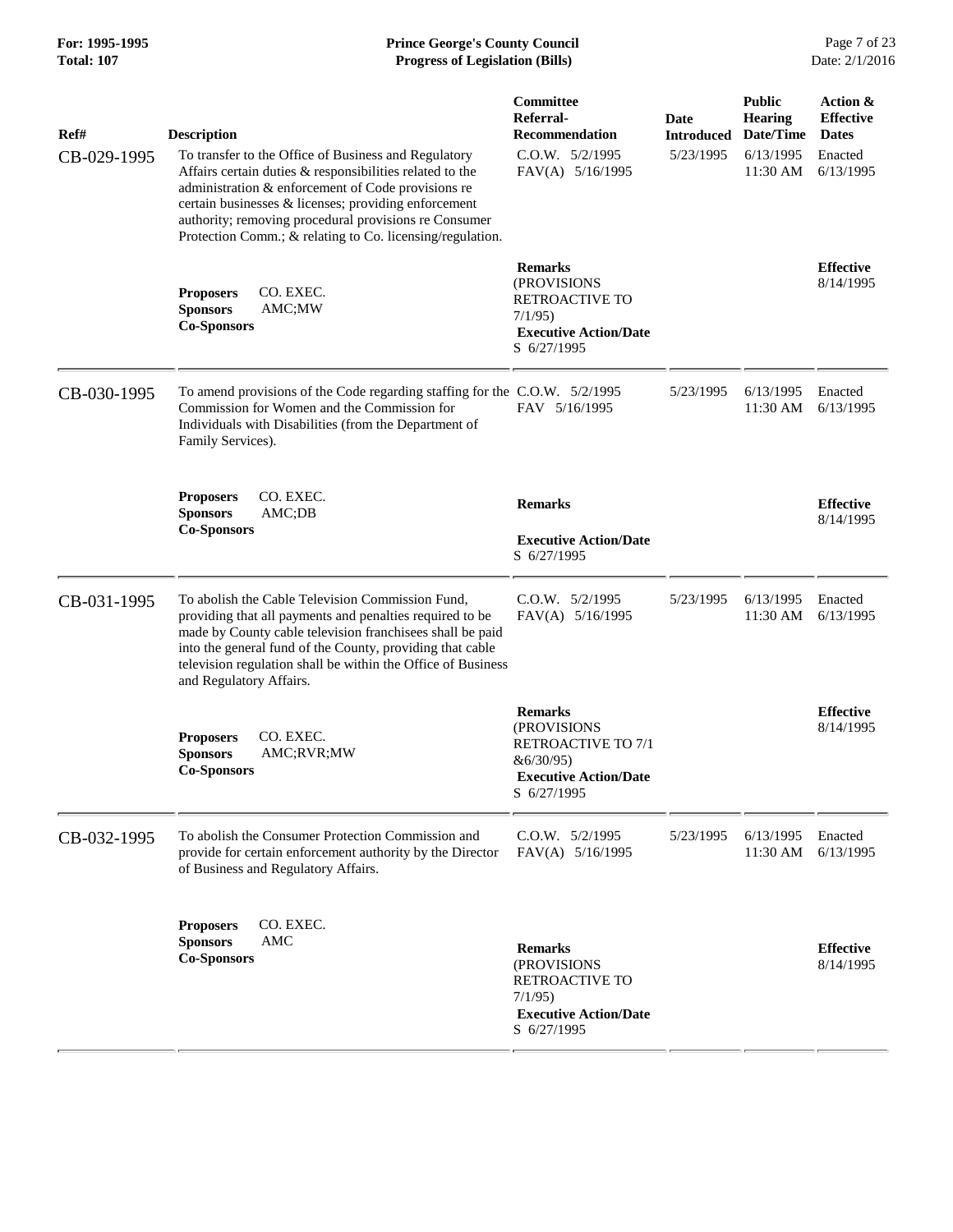| Ref#        | <b>Description</b>                                                                                                                                                                                                                       | Committee<br>Referral-<br><b>Recommendation</b>                                                                 | Date<br><b>Introduced</b> | <b>Public</b><br><b>Hearing</b><br>Date/Time | Action &<br><b>Effective</b><br><b>Dates</b> |
|-------------|------------------------------------------------------------------------------------------------------------------------------------------------------------------------------------------------------------------------------------------|-----------------------------------------------------------------------------------------------------------------|---------------------------|----------------------------------------------|----------------------------------------------|
| CB-033-1995 | To add certain ex officio members to the membership of<br>the Parking Authority, restricting the payment of<br>compensation to citizen members of the Authority, and<br>providing for a certain payment to the County's general<br>fund. | FAV(A) 5/16/1994<br>C.O.W. 5/2/1995                                                                             | 5/23/1995                 | 6/13/1995<br>11:30 AM                        | Enacted<br>6/13/1995                         |
|             | CO. EXEC.<br><b>Proposers</b><br>AMC;MW;JE<br><b>Sponsors</b><br><b>Co-Sponsors</b>                                                                                                                                                      | <b>Remarks</b><br>(PROVISIONS<br><b>RETROACTIVE TO</b><br>7/1/95<br><b>Executive Action/Date</b><br>S 6/27/1995 |                           |                                              | <b>Effective</b><br>8/14/1995                |
| CB-034-1995 | FY96 Current Expense Budget and Capital Improvement<br>Program for the Parking Authority.                                                                                                                                                |                                                                                                                 | 5/31/1995                 |                                              | Enacted<br>5/31/1995                         |
|             | CO. EXEC.<br><b>Proposers</b><br><b>Sponsors</b><br>AMC;SD;MW<br><b>Co-Sponsors</b>                                                                                                                                                      | <b>Remarks</b><br><b>Executive Action/Date</b><br>S 6/7/1995                                                    |                           |                                              | <b>Effective</b><br>7/1/1995                 |
| CB-035-1995 | To adopt the Prince George's County portion of the<br>M-NCPPC budget and making appropriations and levying<br>taxes for 1995-1996.                                                                                                       |                                                                                                                 | 5/31/1995                 |                                              | Enacted<br>5/31/1995                         |
|             | AMC<br><b>Proposers</b><br><b>Sponsors</b><br>RVR;MW;DB;AMC<br><b>Co-Sponsors</b>                                                                                                                                                        | <b>Remarks</b><br><b>Executive Action/Date</b><br>S 6/7/1995                                                    |                           |                                              | <b>Effective</b><br>7/1/1995                 |
| CB-036-1995 | An Act concerning FY 1995-96 Current Expense and<br>Capital Budgets.                                                                                                                                                                     |                                                                                                                 | 5/31/1995                 |                                              | Enacted<br>5/31/1995                         |
|             | <b>AMC</b><br><b>Proposers</b><br><b>Sponsors</b><br>MW;DB;SD;AS;IG;AMC<br><b>Co-Sponsors</b>                                                                                                                                            | <b>Remarks</b><br><b>Executive Action/Date</b><br>S 6/7/1995                                                    |                           |                                              | <b>Effective</b><br>7/1/1995                 |
| CB-037-1995 | To approve Executive Order No. 23-1995 concerning the<br>reorganization of the Department of Environmental<br>Resources.                                                                                                                 |                                                                                                                 |                           |                                              |                                              |
|             | CO. EXEC.<br><b>Proposers</b><br><b>Sponsors</b><br><b>Co-Sponsors</b>                                                                                                                                                                   | <b>Remarks</b><br>(TOOK EFFECT PER<br><b>SECTION 503 OF</b><br>CHARTER)<br><b>Executive Action/Date</b>         |                           |                                              | <b>Effective</b><br>7/3/1995                 |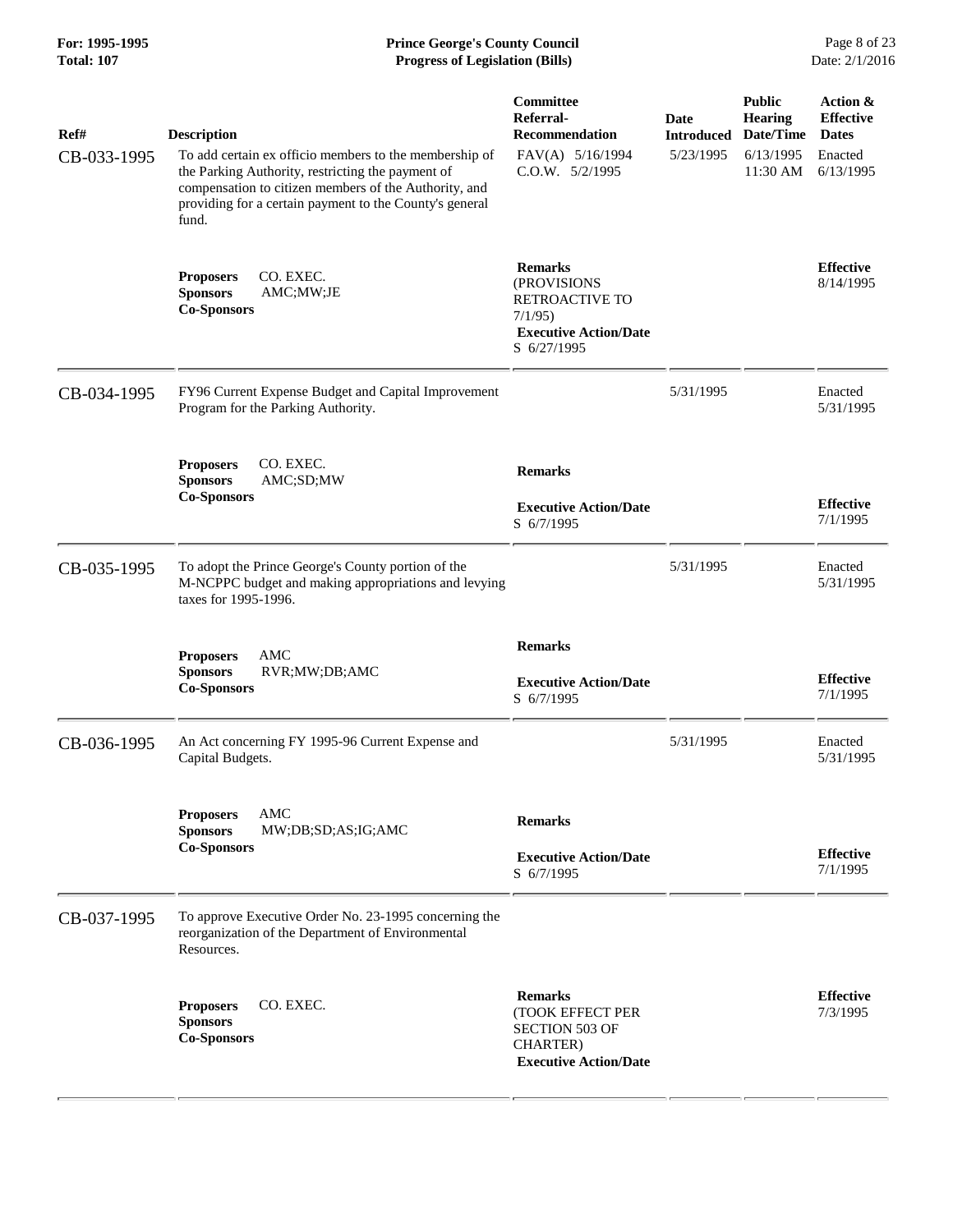| Ref#<br>CB-038-1995 | <b>Description</b><br>Emergency Act to amend the Labor Code to provide that<br>the employer may make certain changes in wages, hours,<br>or working conditions during periods between the<br>expiration of a labor agreement and the conclusion of<br>bargaining or arbitration. | <b>Committee</b><br>Referral-<br><b>Recommendation</b><br>PSFM 5/16/1995<br>FAV(A) 5/17/1995              | Date<br><b>Introduced</b><br>5/16/1995 | <b>Public</b><br>Hearing<br>Date/Time<br>6/13/1995<br>2:30 PM | Action &<br><b>Effective</b><br><b>Dates</b><br>Tabled<br>6/13/1995 |
|---------------------|----------------------------------------------------------------------------------------------------------------------------------------------------------------------------------------------------------------------------------------------------------------------------------|-----------------------------------------------------------------------------------------------------------|----------------------------------------|---------------------------------------------------------------|---------------------------------------------------------------------|
|                     | <b>SD</b><br><b>Proposers</b><br><b>SD</b><br><b>Sponsors</b><br><b>Co-Sponsors</b>                                                                                                                                                                                              | <b>Remarks</b><br><b>Executive Action/Date</b>                                                            |                                        |                                                               | <b>Effective</b>                                                    |
| CB-039-1995         | To appropriate to the Cable Television Enterprise Fund<br>\$100,837 to provide funds for costs that were not<br>anticipated in the approved FY 1994-1995 Budget.                                                                                                                 | PSFM 5/23/1995<br>FAV 6/7/1995                                                                            | 6/27/1995                              | 7/26/1995<br>1:30 PM                                          | Enacted<br>7/26/1995                                                |
|                     | CO. EXEC.<br><b>Proposers</b><br><b>Sponsors</b><br>AMC;JE;MW<br><b>Co-Sponsors</b>                                                                                                                                                                                              | <b>Remarks</b><br>(PROVISIONS<br>RETROACTIVE TO<br>6/30/95<br><b>Executive Action/Date</b><br>S 7/26/1995 |                                        |                                                               | <b>Effective</b><br>9/11/1995                                       |
| CB-040-1995         | Emergency Act to revise the fee system to cover the cost of THE 5/23/1995<br>reviewing sediment control site plans by the Prince<br>George's County Soil Conservation District.                                                                                                  | HELD 6/26/1995                                                                                            |                                        |                                                               |                                                                     |
|                     | JE<br><b>Proposers</b><br><b>Sponsors</b><br>JE<br><b>Co-Sponsors</b>                                                                                                                                                                                                            | <b>Remarks</b><br><b>Executive Action/Date</b>                                                            |                                        |                                                               | <b>Effective</b>                                                    |
| CB-041-1995         | To amend the labor agreement for International<br>Association of Fire Fighters, Local 1619, (Fire Fighters & FAV 6/14/1995<br>Paramedics), to provide for wage increases and other terms<br>and conditions to be effective July 1, 1995, through June<br>30, 1996.               | PSFM 5/23/1995                                                                                            | 6/27/1995                              | 7/26/1995<br>2:45 PM                                          | Enacted<br>7/26/1995                                                |
|                     | CO. EXEC.<br><b>Proposers</b><br><b>Sponsors</b><br>SD;MW;JE;RVR<br><b>Co-Sponsors</b>                                                                                                                                                                                           | <b>Remarks</b><br>(SEE ALSO CR-30-1995<br>$& 31-1995)$<br><b>Executive Action/Date</b><br>S 8/8/1995      |                                        |                                                               | <b>Effective</b><br>9/25/1995                                       |
| CB-042-1995         | To amend the labor agreement for International<br>Association of Fire Fighters, Local 1619, (Uniformed<br>Civilians), to provide for wage increases and other terms<br>and conditions, to be effective July 1, 1995, through June<br>30, 1996.                                   | PSFM 5/23/1995<br>FAV 6/14/1995                                                                           | 6/27/1995                              | 7/26/1995<br>2:45 PM                                          | Enacted<br>7/26/1995                                                |
|                     | CO. EXEC.<br><b>Proposers</b><br>AMC;SD;DB;RVR;MW;JE<br><b>Sponsors</b><br><b>Co-Sponsors</b>                                                                                                                                                                                    | <b>Remarks</b><br>(SEE ALSO CR-32-1995)<br><b>Executive Action/Date</b><br>S 8/8/1995                     |                                        |                                                               | <b>Effective</b><br>9/25/1995                                       |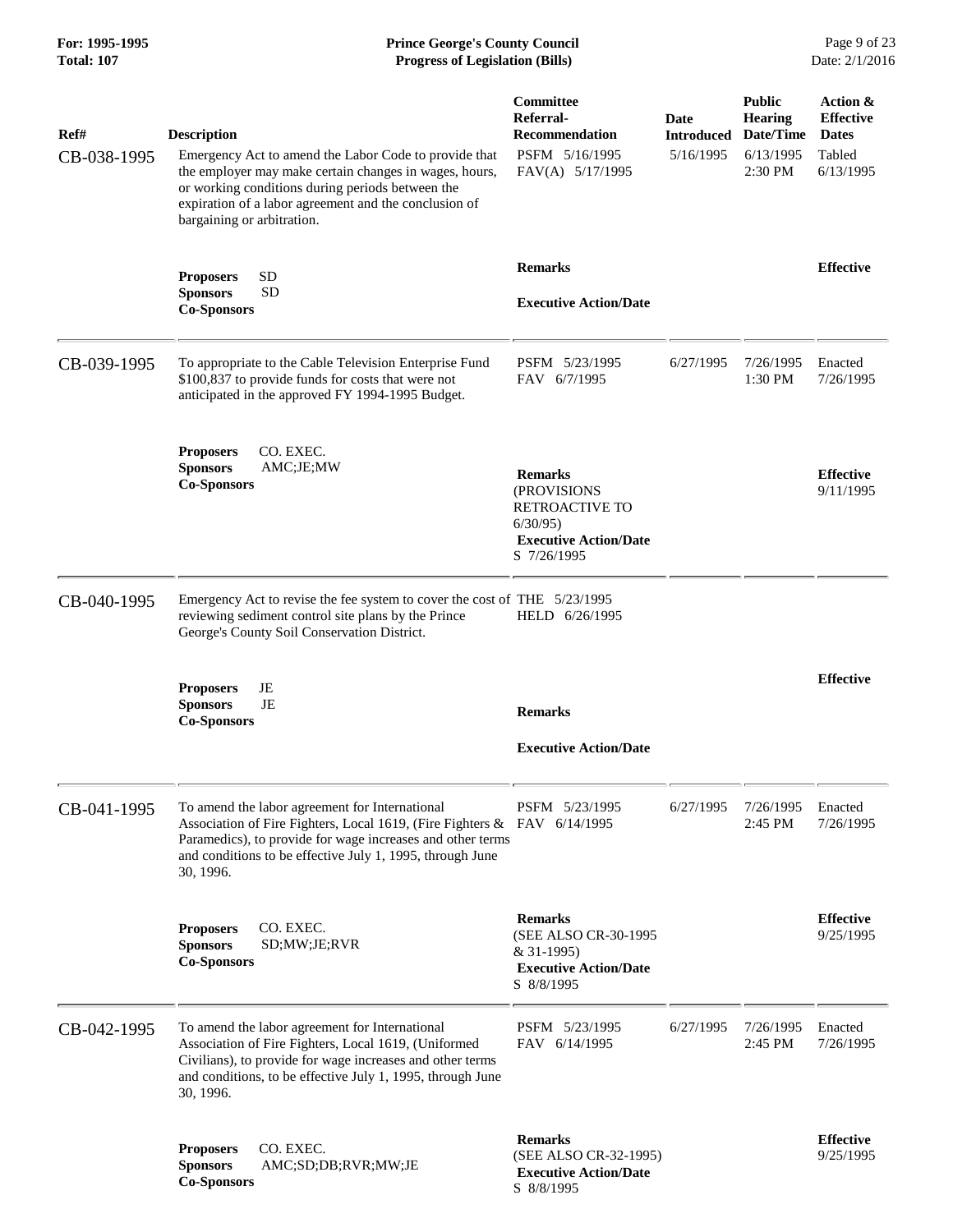| Ref#        | <b>Description</b>                                                                                                                                                                                                                            | Committee<br>Referral-<br><b>Recommendation</b>                                       | <b>Date</b><br><b>Introduced</b> | <b>Public</b><br><b>Hearing</b><br>Date/Time | Action &<br><b>Effective</b><br><b>Dates</b> |
|-------------|-----------------------------------------------------------------------------------------------------------------------------------------------------------------------------------------------------------------------------------------------|---------------------------------------------------------------------------------------|----------------------------------|----------------------------------------------|----------------------------------------------|
| CB-043-1995 | To amend the labor agreement for International<br>Association of Fire Fighters, Local 1619 (Nonuniform<br>Civilians), to provide for wage increases and other terms<br>and conditions to be effective July 1, 1995, through June<br>30, 1996. | PSFM 5/23/1995<br>FAV 6/14/1995                                                       | 6/27/1995                        | 7/26/1995<br>2:45 PM                         | Enacted<br>7/26/1995                         |
|             | <b>Proposers</b><br>CO. EXEC.<br>AMC;DB;SD;MW<br><b>Sponsors</b><br><b>Co-Sponsors</b>                                                                                                                                                        | <b>Remarks</b><br>(SEE ALSO CR-33-1995)<br><b>Executive Action/Date</b><br>S 8/8/1995 |                                  |                                              | <b>Effective</b><br>9/25/1995                |
| CB-044-1995 | Emergency Act to establish procedures concerning<br>imposition and collection of a casino night levy, provide<br>certain reporting & recording requirements; amend casino<br>night regulations, etc.                                          | PSFM 5/23/1995<br>FAV 6/7/1995                                                        | 5/23/1995                        | 6/13/1995<br>1:30 PM                         | Enacted<br>6/13/1995                         |
|             | CO. EXEC.<br><b>Proposers</b><br><b>Sponsors</b><br>AMC                                                                                                                                                                                       | <b>Remarks</b>                                                                        |                                  |                                              | <b>Effective</b>                             |
|             | <b>Co-Sponsors</b>                                                                                                                                                                                                                            | <b>Executive Action/Date</b><br>S 6/27/1995                                           |                                  |                                              | 6/27/1995                                    |
| CB-045-1995 | An Ordinance for the purpose of providing procedures for PZED 6/6/1995<br>the nullification of a Special Exception when a zoning text $FAV(A)$ 6/15/1995<br>amendment negates the need for the Special Exception.                             |                                                                                       | 6/27/1995                        | 7/26/1995<br>2:15 PM                         | Enacted<br>7/26/1995                         |
|             | AMC<br><b>Proposers</b><br><b>Sponsors</b><br>AMC;WM<br><b>Co-Sponsors</b>                                                                                                                                                                    | <b>Remarks</b><br><b>Executive Action/Date</b>                                        |                                  |                                              | <b>Effective</b><br>9/11/1995                |
| CB-046-1995 | An Ordinance permitting contractors' offices with outdoor PZED 6/6/1995<br>storage in the C-A Zone by Special Exception under<br>certain circumstances.                                                                                       | HELD 6/15/1995<br>FAV(A) 10/11/1995                                                   |                                  | 10/17/1995 11/14/1995 Enacted<br>1:30 PM     | 11/14/1995                                   |
|             | <b>Proposers</b><br>AMC<br>AMC<br><b>Sponsors</b><br><b>Co-Sponsors</b>                                                                                                                                                                       | <b>Remarks</b>                                                                        |                                  |                                              | <b>Effective</b><br>1/2/1996                 |
|             |                                                                                                                                                                                                                                               | <b>Executive Action/Date</b>                                                          |                                  |                                              |                                              |
| CB-047-1995 | An Ordinance permitting certain private recreational<br>facilities on land owned by a public agency, in certain<br>residential and comprehensive design zones.                                                                                | PZED 6/6/1995<br>FAV(A) 6/15/1995                                                     | 6/27/1995                        | 7/26/1995<br>$2:15$ PM                       | Enacted<br>7/26/1995                         |
|             | <b>Proposers</b><br>WМ<br><b>Sponsors</b><br>WM;SD;MW<br><b>Co-Sponsors</b>                                                                                                                                                                   | <b>Remarks</b><br><b>Executive Action/Date</b>                                        |                                  |                                              | <b>Effective</b><br>9/11/1995                |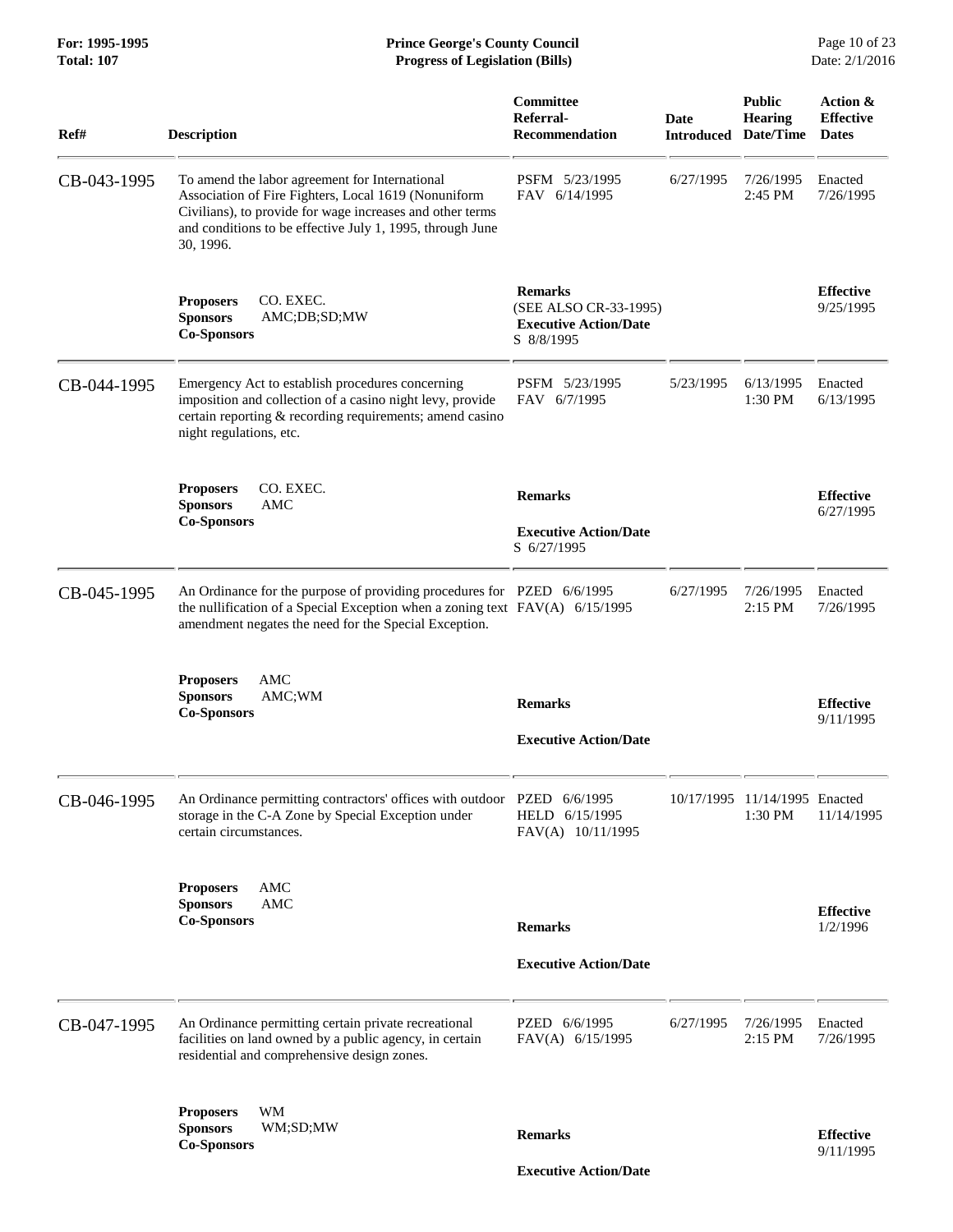## **For: 1995-1995 Prince George's County Council** Page 11 of 23<br> **Prince George's County Council** Page 11 of 23<br> **Progress of Legislation (Bills)** Date: 2/1/2016 **Total: 107 Progress of Legislation (Bills)**

| Ref#        | <b>Description</b>                                                                                                                                                                                                                                                          | Committee<br>Referral-<br><b>Recommendation</b> | Date<br><b>Introduced</b> | <b>Public</b><br><b>Hearing</b><br>Date/Time | Action &<br><b>Effective</b><br><b>Dates</b> |
|-------------|-----------------------------------------------------------------------------------------------------------------------------------------------------------------------------------------------------------------------------------------------------------------------------|-------------------------------------------------|---------------------------|----------------------------------------------|----------------------------------------------|
| CB-048-1995 | An Ordinance to clarify the Zoning Ordinance that the<br>impoundment or storage of sludge is a prohibited use.                                                                                                                                                              | PZED<br>6/6/1995<br>HELD 6/15/1995              |                           |                                              |                                              |
|             | JE<br><b>Proposers</b><br><b>Sponsors</b><br><b>Co-Sponsors</b>                                                                                                                                                                                                             | <b>Remarks</b>                                  |                           |                                              | <b>Effective</b>                             |
|             |                                                                                                                                                                                                                                                                             | <b>Executive Action/Date</b>                    |                           |                                              |                                              |
| CB-049-1995 | An Ordinance for the purpose of amending the regulations PZED 6/6/1995<br>and design standards for the V-L and V-M Zones.                                                                                                                                                   | FAV(A) 7/17/1995                                | 7/26/1995                 | 9/5/1995<br>1:30 PM                          | Enacted<br>9/5/1995                          |
|             | JE;SD<br><b>Proposers</b><br>JE;SD<br><b>Sponsors</b><br><b>Co-Sponsors</b>                                                                                                                                                                                                 | <b>Remarks</b>                                  |                           |                                              | <b>Effective</b>                             |
|             |                                                                                                                                                                                                                                                                             | <b>Executive Action/Date</b>                    |                           |                                              | 10/23/1995                                   |
| CB-050-1995 | Emergency Act to remove the limitation on the number of<br>refuse collection contracts which can be competitively bid FAV 6/29/1995<br>during a fiscal year; and to increase the percentage of<br>residences for which one company may supply refuse<br>collection service. | THE 6/6/1995                                    | 7/5/1995                  | 7/26/1995<br>2:15 PM                         | Enacted<br>7/26/1995                         |
|             | CO. EXEC.<br><b>Proposers</b>                                                                                                                                                                                                                                               | <b>Remarks</b>                                  |                           |                                              | <b>Effective</b><br>7/26/1995                |
|             | <b>Sponsors</b><br>MW;SD;AMC<br><b>Co-Sponsors</b>                                                                                                                                                                                                                          | <b>Executive Action/Date</b><br>S 7/26/1995     |                           |                                              |                                              |
| CB-051-1995 | To implement changes to Subtitle 4, which clarifies the<br>transfer of positions and functions from the Fire Dept. to<br>the Department of Environmental Resources.                                                                                                         | PSFM 6/13/1995<br>NR(A) 6/28/1995               | 7/5/1995                  | 7/26/1995<br>1:30 PM                         | Enacted<br>7/26/1995                         |
|             | CO. EXEC.<br><b>Proposers</b><br><b>Sponsors</b><br>AMC;SD<br><b>Co-Sponsors</b>                                                                                                                                                                                            | <b>Remarks</b>                                  |                           |                                              | <b>Effective</b><br>9/25/1995                |
|             |                                                                                                                                                                                                                                                                             | <b>Executive Action/Date</b><br>S 8/8/1995      |                           |                                              |                                              |
| CB-052-1995 | Emergency Act to increase certain fees relating to licenses<br>for air conditioning, refrigeration, heating servicing,<br>building and electrical contractors.                                                                                                              | PSFM 6/13/1995<br>FAV(A) 6/28/1995              | 7/5/1995                  | 7/26/1995<br>1:30 PM                         | Enacted<br>7/26/1995                         |
|             | CO. EXEC.<br><b>Proposers</b><br><b>Sponsors</b><br>AMC;SD<br><b>Co-Sponsors</b>                                                                                                                                                                                            | <b>Remarks</b>                                  |                           |                                              | <b>Effective</b><br>7/26/1995                |

 **Executive Action/Date** S 7/26/1995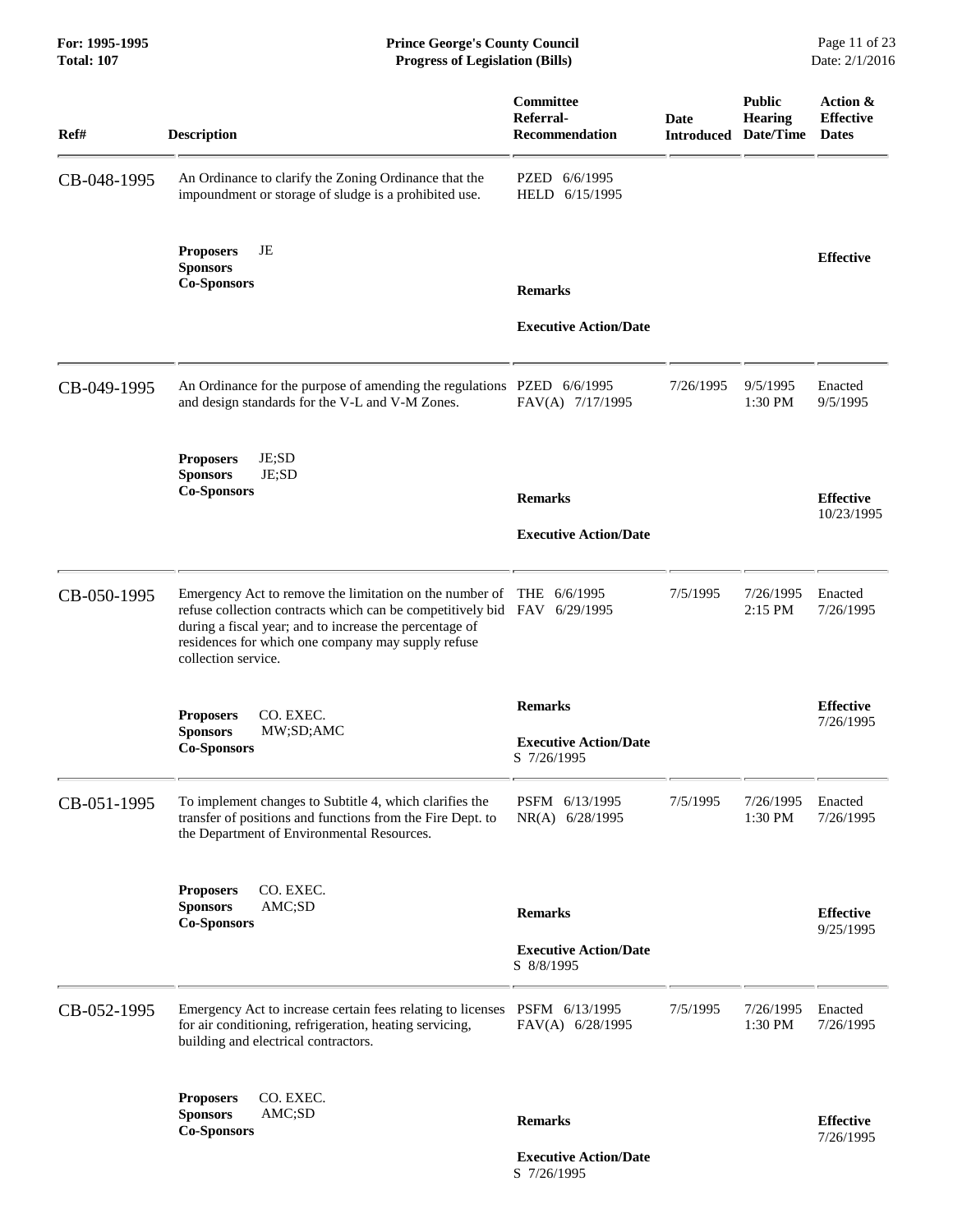| Ref#        | <b>Description</b>                                                                                                                                                                                                                                                                                                            | Committee<br>Referral-<br><b>Recommendation</b>                                                                  | Date<br><b>Introduced</b> | <b>Public</b><br><b>Hearing</b><br>Date/Time | Action &<br><b>Effective</b><br><b>Dates</b> |
|-------------|-------------------------------------------------------------------------------------------------------------------------------------------------------------------------------------------------------------------------------------------------------------------------------------------------------------------------------|------------------------------------------------------------------------------------------------------------------|---------------------------|----------------------------------------------|----------------------------------------------|
| CB-053-1995 | An Ordinance permitting an Arena (stadium) by right in<br>the R-M and L-A-C Zones under certain circumstances;<br>exempting an arena from certain provisions of Landscape<br>Manual; providing for nullification of a Basic Plan,<br>Compre hensive Design Plan and Specific Design Plan<br>under certain circumstances, etc. | PZED 6/27/1995<br>FAV(A) 7/27/1995                                                                               | 7/31/1995                 | 9/5/1995<br>6:30 PM                          | Enacted<br>9/5/1995                          |
|             | AMC<br><b>Proposers</b><br><b>Sponsors</b><br>AMC<br><b>Co-Sponsors</b>                                                                                                                                                                                                                                                       | <b>Remarks</b><br>(SEE ALSO CB-54-1995<br>& CR-37-1995)<br><b>Executive Action/Date</b>                          |                           |                                              | <b>Effective</b><br>9/5/1995                 |
| CB-054-1995 | To amend the Subdivision regulations to provide for an<br>exemption from preliminary plat of subdivision under<br>certain circumstances.                                                                                                                                                                                      | PZED 6/27/1995<br>FAV(A) 7/27/1995                                                                               | 7/31/1995                 | 9/5/1995<br>6:30 PM                          | Enacted<br>9/5/1995                          |
|             | <b>Proposers</b><br>AMC<br><b>Sponsors</b><br>AMC<br><b>Co-Sponsors</b>                                                                                                                                                                                                                                                       | <b>Remarks</b><br>(SEE ALSO CB-53-1995<br>& CR-37-1995)<br><b>Executive Action/Date</b><br>S 9/8/1995            |                           |                                              | <b>Effective</b><br>9/8/1995                 |
| CB-055-1995 | Supplemental Appropriation to appropriate to the Property PSFM 6/13/1995<br>Management Services Special Revenue Fund an amount of FAV 6/28/1995<br>\$250,000 from revenue received in excess of budget<br>estimates to provide funds for costs that were not<br>anticipated in the Approved Fiscal Year 1994-1995<br>Budget.  |                                                                                                                  | 7/5/1995                  | 7/26/1995<br>1:30 PM                         | Enacted<br>7/26/1995                         |
|             | CO. EXEC.<br><b>Proposers</b><br>SD;AMC;DB<br><b>Sponsors</b><br><b>Co-Sponsors</b>                                                                                                                                                                                                                                           | <b>Remarks</b><br>(PROVISIONS<br><b>RETROACTIVE TO</b><br>6/30/95<br><b>Executive Action/Date</b><br>S 7/26/1995 |                           |                                              | <b>Effective</b><br>9/11/1995                |
| CB-056-1995 | For the purpose of amending the requirements of Subtitle<br>13 as they pertain to projects authorized under 10 U.S.C.<br>2828.                                                                                                                                                                                                | THE 6/13/1995<br>FAV 6/29/1995                                                                                   | 7/5/1995                  | 7/26/1995<br>2:15 PM                         | Enacted<br>7/26/1995                         |
|             | $DB$<br><b>Proposers</b><br><b>Sponsors</b><br>DB;SD;MW;JE;AMC<br><b>Co-Sponsors</b>                                                                                                                                                                                                                                          | <b>Remarks</b><br><b>Executive Action/Date</b><br>S 8/8/1995                                                     |                           |                                              | <b>Effective</b><br>9/25/1995                |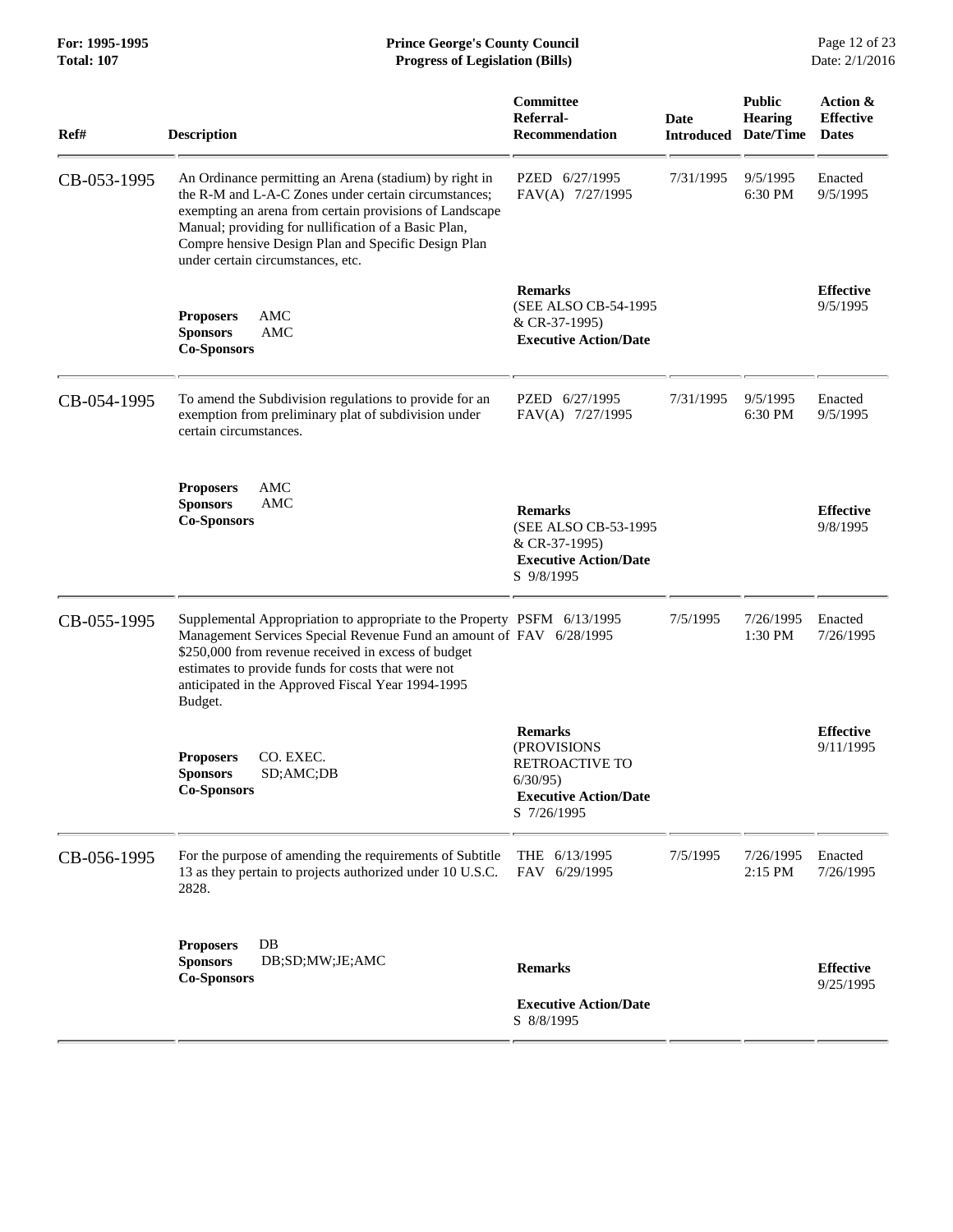| For: 1995-1995<br><b>Total: 107</b> | <b>Prince George's County Council</b><br><b>Progress of Legislation (Bills)</b><br>Date: 2/1/2016                                                                                               |                                                              |                                       |                                                                      |                                                                      |
|-------------------------------------|-------------------------------------------------------------------------------------------------------------------------------------------------------------------------------------------------|--------------------------------------------------------------|---------------------------------------|----------------------------------------------------------------------|----------------------------------------------------------------------|
| Ref#<br>CB-057-1995                 | <b>Description</b><br>To authorize Prince George's County, Maryland, to borrow C.O.W. 6/13/1995<br>money in an amount not to exceed \$16,330,000, for school FAV 6/27/1995<br>capital projects. | Committee<br>Referral-<br>Recommendation                     | Date<br><b>Introduced</b><br>7/5/1995 | <b>Public</b><br><b>Hearing</b><br>Date/Time<br>7/26/1995<br>1:30 PM | Action &<br><b>Effective</b><br><b>Dates</b><br>Enacted<br>7/26/1995 |
|                                     | <b>Proposers</b><br>CO. EXEC.<br><b>Sponsors</b><br>JE;RVR;DB;MW;SD<br><b>Co-Sponsors</b>                                                                                                       | <b>Remarks</b><br><b>Executive Action/Date</b><br>S 8/8/1995 |                                       |                                                                      | <b>Effective</b><br>9/25/1995                                        |
| CB-058-1995                         | To authorize Prince George's County, Maryland, to issue<br>and sell General Obligation Storm Water Bonds in an<br>amount not to exceed \$8,689,000.                                             | C.0.W. 6/13/1995<br>FAV 6/27/1995                            | 7/5/1995                              | 7/26/1995<br>1:30 PM                                                 | Enacted<br>7/26/1995                                                 |
|                                     | CO. EXEC.<br><b>Proposers</b><br><b>Sponsors</b><br>SD;MW;AMC<br><b>Co-Sponsors</b>                                                                                                             | <b>Remarks</b><br><b>Executive Action/Date</b><br>S 8/8/1995 |                                       |                                                                      | <b>Effective</b><br>9/25/1995                                        |
| CB-059-1995                         | To authorize Prince George's County, Maryland, to issue<br>and sell General Obligation Bonds in an amount not to<br>exceed \$65,467,000.                                                        | C.O.W. 6/13/1995<br>FAV 6/27/1995                            | 7/5/1995                              | 7/26/1995<br>1:30 PM                                                 | Enacted<br>7/26/1995                                                 |
|                                     | CO. EXEC.<br><b>Proposers</b><br><b>Sponsors</b><br>SD;DB; AS<br><b>Co-Sponsors</b>                                                                                                             | <b>Remarks</b><br><b>Executive Action/Date</b><br>S 8/8/1995 |                                       |                                                                      | <b>Effective</b><br>9/25/1995                                        |
| CB-060-1995                         | Emergency Bill to amend the provisions of the County<br>Code regarding the accumulation and carryover of annual<br>leave, & payout of accumulated balances upon separation.                     | PSFM 6/13/1995<br>NR(A) 7/5/1995                             | 7/5/1995                              | 7/26/1995<br>2:45 PM                                                 | PI<br>7/26/1995                                                      |
|                                     | CO. EXEC.<br><b>Proposers</b><br><b>Sponsors</b><br><b>SD</b><br><b>Co-Sponsors</b>                                                                                                             | <b>Remarks</b><br><b>Executive Action/Date</b>               |                                       |                                                                      | <b>Effective</b>                                                     |
| CB-061-1995                         | An Ordinance permitting wholesaling, distribution, and<br>related storage in the C-M Zone under certain conditions.                                                                             | PZED 7/5/1995<br>FAV(A) 7/17/1995                            | 7/26/1995                             | 9/5/1995<br>1:30 PM                                                  | Enacted<br>9/5/1995                                                  |
|                                     | JE<br><b>Proposers</b><br><b>Sponsors</b><br>JE;SD<br><b>Co-Sponsors</b>                                                                                                                        | <b>Remarks</b><br><b>Executive Action/Date</b>               |                                       |                                                                      | <b>Effective</b><br>10/23/1995                                       |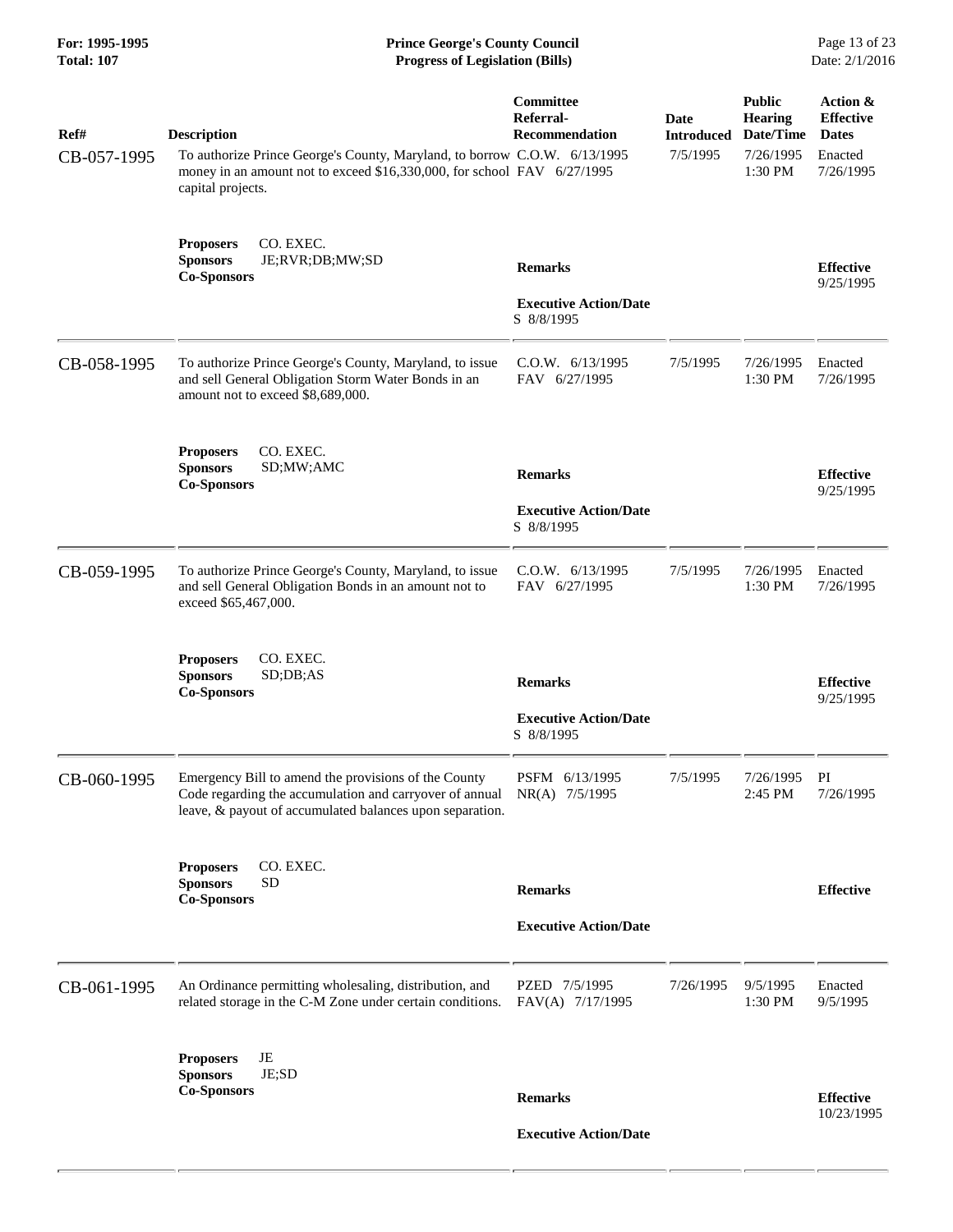| For: 1995-1995<br><b>Total: 107</b> | <b>Prince George's County Council</b><br>Page 14 of 23<br><b>Progress of Legislation (Bills)</b><br>Date: 2/1/2016                                                                                                                                                                                                                                         |                                                                                        |                                       |                                                                      |                                                                      |
|-------------------------------------|------------------------------------------------------------------------------------------------------------------------------------------------------------------------------------------------------------------------------------------------------------------------------------------------------------------------------------------------------------|----------------------------------------------------------------------------------------|---------------------------------------|----------------------------------------------------------------------|----------------------------------------------------------------------|
| Ref#<br>CB-062-1995                 | <b>Description</b><br>To amend the provisions of the County Code regarding the PSFM 7/5/1995<br>accumulation and carryover of annual leave, and payout of NR 7/5/1995<br>accumulated balances upon separation from County<br>service.                                                                                                                      | <b>Committee</b><br>Referral-<br><b>Recommendation</b>                                 | Date<br><b>Introduced</b><br>7/5/1995 | <b>Public</b><br><b>Hearing</b><br>Date/Time<br>7/26/1995<br>2:45 PM | Action &<br><b>Effective</b><br><b>Dates</b><br>Enacted<br>7/26/1995 |
|                                     | CO. EXEC.<br><b>Proposers</b><br><b>Sponsors</b><br>JE;AMC<br><b>Co-Sponsors</b>                                                                                                                                                                                                                                                                           | <b>Remarks</b><br><b>Executive Action/Date</b><br>S 8/8/1995                           |                                       |                                                                      | <b>Effective</b><br>9/25/1995                                        |
| CB-063-1995                         | To adopt the 1993 editions of the BOCA National<br>Building Code, National Mechanical Code, and National<br>Energy Conservation Code with certain additions,<br>deletions, and modifications.                                                                                                                                                              | THE 7/18/1995<br>FAV(A) 7/27/1995                                                      | 7/31/1995                             | 9/5/1995<br>1:30 PM                                                  | Enacted<br>9/5/1995                                                  |
|                                     | <b>Proposers</b><br>CO. EXEC.<br><b>Sponsors</b><br>SD;AS;MW<br><b>Co-Sponsors</b>                                                                                                                                                                                                                                                                         | <b>Remarks</b><br>(SEE ALSO CR-45-1995)<br><b>Executive Action/Date</b><br>S 9/19/1995 |                                       |                                                                      | <b>Effective</b><br>11/6/1995                                        |
| CB-064-1995                         | An Ordinance deleting the provision that allows industrial PZED 7/26/1995<br>uses that are not specifically listed in the use table to be<br>approved by Special Exception in the I-1, I-2, I-4, and<br>U-L-I Zones.                                                                                                                                       | FAV 10/2/1995                                                                          |                                       | 10/10/1995 11/14/1995 Enacted<br>1:30 PM                             | 11/14/1995                                                           |
|                                     | WM<br><b>Proposers</b><br><b>Sponsors</b><br>WM;SD;IG<br><b>Co-Sponsors</b>                                                                                                                                                                                                                                                                                | <b>Remarks</b><br><b>Executive Action/Date</b>                                         |                                       |                                                                      | <b>Effective</b><br>1/2/1996                                         |
| CB-065-1995                         | Emergency Act to approve the lease between Maryland<br>-National Capital Park and Planning Commission and<br>Garden's Ice House Limited Partnership for 8.6 acres of<br>land in the Fairland Regional Park.                                                                                                                                                | PZED 7/26/1995<br>FAV(A) 9/6/1995                                                      | 7/31/1995                             | 9/12/1995<br>1:30 PM                                                 | Enacted<br>9/12/1995                                                 |
|                                     | <b>Proposers</b><br>WM<br><b>Sponsors</b><br>AMC;SD<br><b>Co-Sponsors</b>                                                                                                                                                                                                                                                                                  | <b>Remarks</b><br><b>Executive Action/Date</b><br>S 9/14/1995                          |                                       |                                                                      | <b>Effective</b><br>9/14/1995                                        |
| CB-066-1995                         | An Ordinance concerning Comprehensive Ten Year Solid PZED 7/26/1995<br>Waste Management Plan for the purpose of requiring that<br>any use necessitating an amendment to the Comprehensive<br>Ten Year Solid Waste Management Plan be specifically<br>listed in both the Zoning Ordinance and in the<br>Comprehensive Ten Year Solid Waste Management Plan. | HELD 10/2/1995                                                                         |                                       |                                                                      | <b>Effective</b>                                                     |
|                                     | <b>SD</b><br><b>Proposers</b><br><b>Sponsors</b><br><b>Co-Sponsors</b>                                                                                                                                                                                                                                                                                     | <b>Remarks</b><br><b>Executive Action/Date</b>                                         |                                       |                                                                      |                                                                      |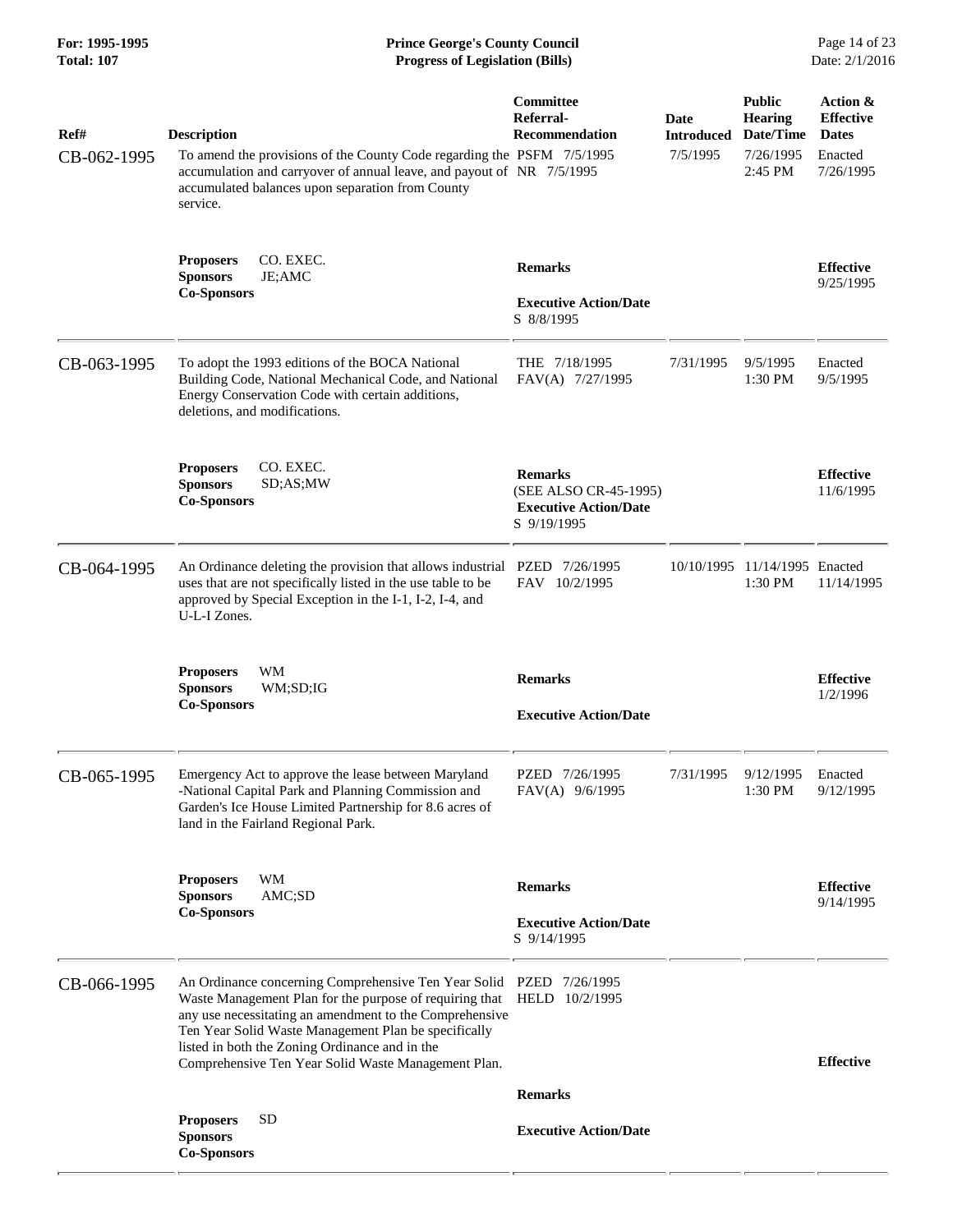| Ref#<br>CB-067-1995 | <b>Description</b><br>An Act concerning County Real Property for the purpose<br>of adopting the 1995 Inventory of Real Property and<br>Improvements titled in the name of Prince George's<br>County.                         | Committee<br>Referral-<br><b>Recommendation</b><br>PSFM 7/31/1995<br>FAV 9/8/1995 | Date<br><b>Introduced</b><br>9/19/1995 | <b>Public</b><br>Hearing<br>Date/Time<br>10/17/1995 Enacted<br>1:30 PM | Action &<br><b>Effective</b><br><b>Dates</b><br>10/17/1995 |
|---------------------|------------------------------------------------------------------------------------------------------------------------------------------------------------------------------------------------------------------------------|-----------------------------------------------------------------------------------|----------------------------------------|------------------------------------------------------------------------|------------------------------------------------------------|
|                     | CO. EXEC.<br><b>Proposers</b><br><b>Sponsors</b><br>JE;AMC;MW<br><b>Co-Sponsors</b>                                                                                                                                          | <b>Remarks</b><br><b>Executive Action/Date</b><br>S 11/1/1995                     |                                        |                                                                        | <b>Effective</b><br>12/18/1995                             |
| CB-068-1995         | An Emergency Act concerning County Real Property for<br>the purpose of declaring a parcel of County property as<br>surplus and approving the County Executive's plan for<br>disposal of such parcels.                        | PSFM 7/31/1995<br>FAV 9/8/1995                                                    | 9/19/1995                              | 10/17/1995 Enacted<br>1:30 PM                                          | 10/17/1995                                                 |
|                     | CO. EXEC.<br><b>Proposers</b><br><b>Sponsors</b><br>JE;SD;AS;MW<br><b>Co-Sponsors</b>                                                                                                                                        | <b>Remarks</b><br><b>Executive Action/Date</b><br>S 11/1/1995                     |                                        |                                                                        | <b>Effective</b><br>11/1/1995                              |
| CB-069-1995         | An Act concerning County Real Property for the purpose<br>of declaring certain parcels of County property as surplus<br>and approving the County Executive's plan for disposal of<br>such parcels.                           | PSFM 7/31/1995<br>FAV 9/8/1995                                                    | 9/19/1995                              | 10/17/1995 Enacted<br>1:30 PM                                          | 10/17/1995                                                 |
|                     | CO. EXEC.<br><b>Proposers</b><br><b>Sponsors</b><br>JE;AS;MW;SD<br><b>Co-Sponsors</b>                                                                                                                                        | <b>Remarks</b><br><b>Executive Action/Date</b><br>S 11/1/1995                     |                                        |                                                                        | <b>Effective</b><br>12/18/1995                             |
| CB-070-1995         | An Ordinance allowing certain improvements to existing<br>multifamily developments without requiring certification<br>of a nonconforming use, Special Exception approval, or<br>validation of prior permits issued in error. | PZED 9/12/1995<br>FAV(A) 10/2/1995                                                |                                        | 10/10/1995 11/14/1995 Enacted<br>1:30 PM                               | 11/14/1995                                                 |
|                     | <b>MW</b><br><b>Proposers</b><br><b>Sponsors</b><br>MW;WM<br><b>Co-Sponsors</b>                                                                                                                                              | <b>Remarks</b><br><b>Executive Action/Date</b>                                    |                                        |                                                                        | <b>Effective</b><br>1/2/1996                               |
| CB-071-1995         | A bill to repeal certain provisions of the County Code<br>pertaining to public schools.                                                                                                                                      | HEHS 9/19/1995<br>FAV 10/11/1995                                                  | 10/17/1995 11/7/1995                   | 2:00 PM                                                                | Enacted<br>11/7/1995                                       |
|                     | AMC<br><b>Proposers</b><br><b>Sponsors</b><br><b>AMC</b><br><b>Co-Sponsors</b>                                                                                                                                               | <b>Remarks</b>                                                                    |                                        |                                                                        | <b>Effective</b><br>1/15/1996                              |
|                     |                                                                                                                                                                                                                              | <b>Executive Action/Date</b><br>S 11/28/1995                                      |                                        |                                                                        |                                                            |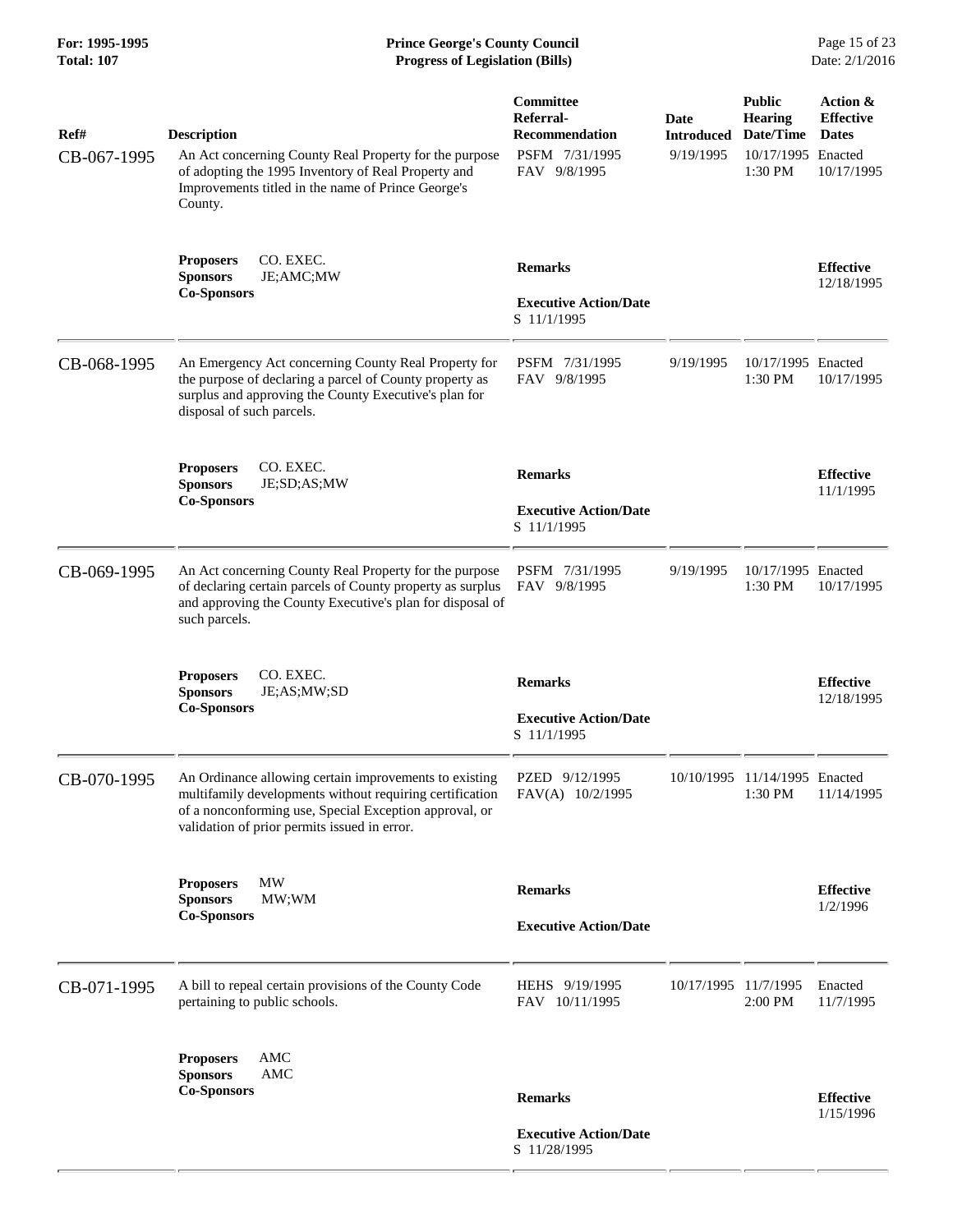| For: 1995-1995<br><b>Total: 107</b> | <b>Prince George's County Council</b><br><b>Progress of Legislation (Bills)</b>                                                                                                                                                                                                                                                                 |                                                                   |                                            |                                                                              | Page 16 of 23<br>Date: 2/1/2016                            |
|-------------------------------------|-------------------------------------------------------------------------------------------------------------------------------------------------------------------------------------------------------------------------------------------------------------------------------------------------------------------------------------------------|-------------------------------------------------------------------|--------------------------------------------|------------------------------------------------------------------------------|------------------------------------------------------------|
| Ref#<br>CB-072-1995                 | <b>Description</b><br>A bill to repeal certain provisions of Subtitle 5 of the Code THE 9/19/1995<br>pertaining to business licenses.                                                                                                                                                                                                           | Committee<br>Referral-<br><b>Recommendation</b><br>FAV 10/12/1995 | <b>Date</b><br><b>Introduced Date/Time</b> | <b>Public</b><br><b>Hearing</b><br>10/24/1995 11/21/1995 Enacted<br>10:30 AM | Action &<br><b>Effective</b><br><b>Dates</b><br>11/21/1995 |
|                                     | AMC<br><b>Proposers</b><br><b>Sponsors</b><br>AMC<br><b>Co-Sponsors</b>                                                                                                                                                                                                                                                                         | <b>Remarks</b><br><b>Executive Action/Date</b><br>S 12/6/1995     |                                            |                                                                              | <b>Effective</b><br>1/22/1996                              |
| CB-073-1995                         | A bill to repeal certain provisions of Subtitle 14, Morals<br>and Conduct, of the Code.                                                                                                                                                                                                                                                         | HEHS 9/19/1995<br>FAV 10/11/1995                                  | 10/17/1995 11/7/1995                       | $2:00$ PM                                                                    | Enacted<br>11/7/1995                                       |
|                                     | <b>AMC</b><br><b>Proposers</b><br><b>AMC</b><br><b>Sponsors</b><br><b>Co-Sponsors</b>                                                                                                                                                                                                                                                           | <b>Remarks</b><br><b>Executive Action/Date</b><br>S 11/28/1995    |                                            |                                                                              | <b>Effective</b><br>1/15/1996                              |
| CB-074-1995                         | A bill to repeal certain provisions of Subtitle 15 of the<br>Code pertaining to Municipalities.                                                                                                                                                                                                                                                 | THE 9/19/1995<br>FAV 10/12/1995                                   |                                            | 10/24/1995 11/21/1995 Enacted<br>10:30 AM                                    | 11/21/1995                                                 |
|                                     | AMC<br><b>Proposers</b><br><b>Sponsors</b><br>AMC<br><b>Co-Sponsors</b>                                                                                                                                                                                                                                                                         | <b>Remarks</b><br><b>Executive Action/Date</b><br>S 12/6/1995     |                                            |                                                                              | <b>Effective</b><br>1/22/1996                              |
| CB-075-1995                         | A bill to repeal certain provisions of the County Code<br>pertaining to pollution and environmental regulations.                                                                                                                                                                                                                                | THE $9/19/1995$<br>FAV 10/12/1995                                 |                                            | 10/24/1995 11/21/1995 Enacted<br>10:30 AM                                    | 11/21/1995                                                 |
|                                     | AMC<br><b>Proposers</b><br><b>Sponsors</b><br>AMC<br><b>Co-Sponsors</b>                                                                                                                                                                                                                                                                         | <b>Remarks</b><br><b>Executive Action/Date</b><br>S 12/6/1995     |                                            |                                                                              | <b>Effective</b><br>1/22/1996                              |
| CB-076-1995                         | An Ordinance to clarify that public agencies are not<br>required to consent to rezoning to the R-O-S Zone,<br>specifying that any public use may be placed in R-O-S,<br>requiring that the public hearing for the SMA for R-O-S be<br>a joint public hearing, & expanding the circumstances to<br>exempt Open Space funded property from R-O-S. | PZED 9/26/1995<br>FAV(A) 10/18/1995                               |                                            | 10/24/1995 11/21/1995 Enacted<br>10:30 AM                                    | 11/21/1995                                                 |
|                                     |                                                                                                                                                                                                                                                                                                                                                 | <b>Remarks</b>                                                    |                                            |                                                                              | <b>Effective</b><br>1/8/1996                               |
|                                     | ${\rm SD}$<br><b>Proposers</b><br><b>Sponsors</b><br><b>SD</b><br><b>Co-Sponsors</b>                                                                                                                                                                                                                                                            | <b>Executive Action/Date</b>                                      |                                            |                                                                              |                                                            |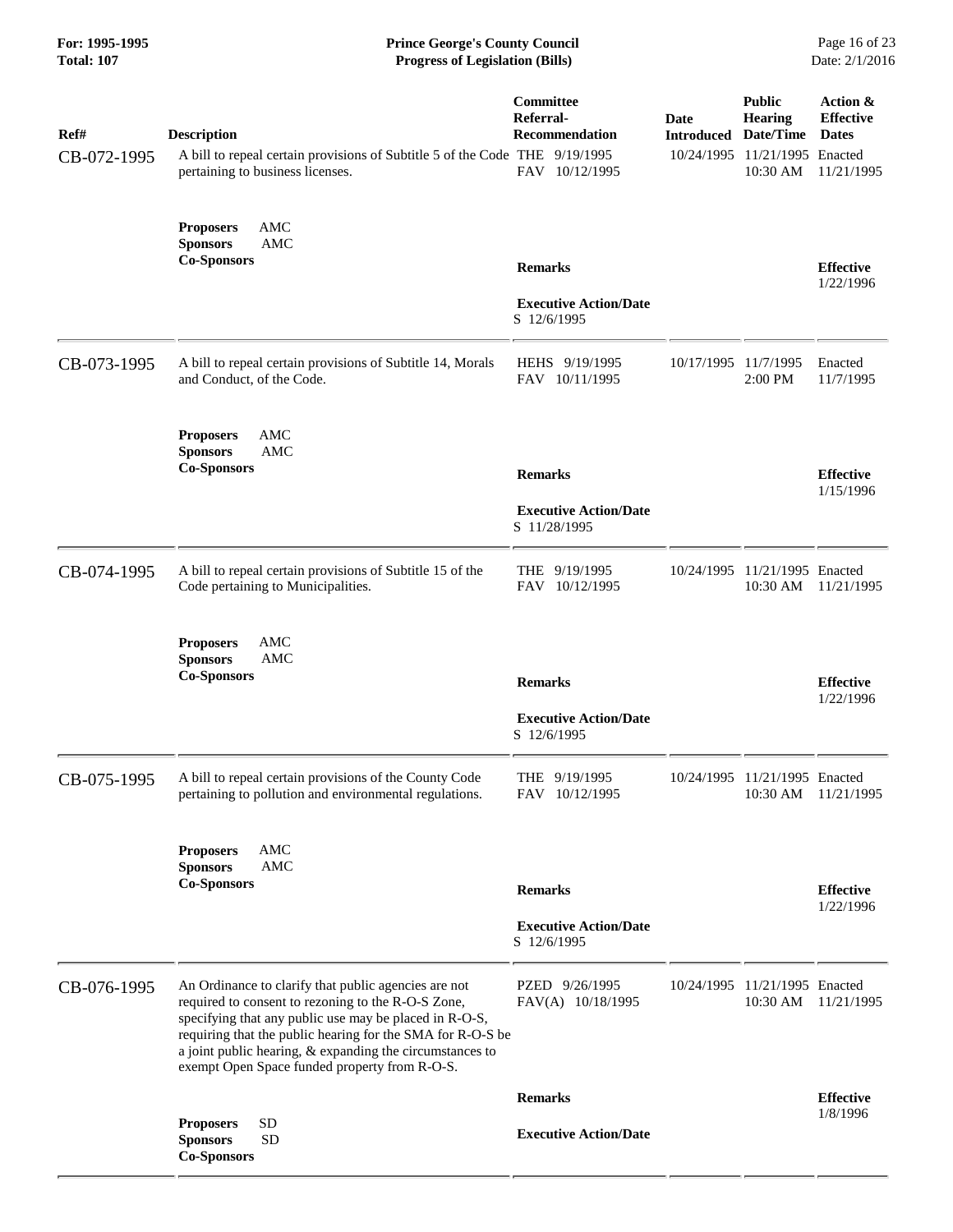## **For: 1995-1995 Prince George's County Council** Page 17 of 23<br> **Prince George's County Council** Page 17 of 23<br> **Progress of Legislation (Bills)** Date: 2/1/2016 **Total: 107 Progress of Legislation (Bills)**

| Ref#<br>CB-077-1995 | <b>Description</b><br>An Ordinance amending the purposes, uses & certain<br>regulations of the R-T Zone, prohibiting the filing of any<br>new application for the R-T Zone, & prohibiting the<br>construction of townhouses in the R-80, R-55, R-35, R-20,<br>R-30, R-30C, R-18 & R-18C Zones. | Committee<br>Referral-<br><b>Recommendation</b><br>PZED 9/26/1995<br>HELD 10/5/1995             | Date<br><b>Introduced</b> | <b>Public</b><br><b>Hearing</b><br>Date/Time | Action &<br><b>Effective</b><br><b>Dates</b> |
|---------------------|------------------------------------------------------------------------------------------------------------------------------------------------------------------------------------------------------------------------------------------------------------------------------------------------|-------------------------------------------------------------------------------------------------|---------------------------|----------------------------------------------|----------------------------------------------|
|                     | <b>Proposers</b><br>WM;IG<br><b>Sponsors</b><br><b>Co-Sponsors</b>                                                                                                                                                                                                                             | <b>Remarks</b><br>(REFERRED TO<br><b>HOUSING TASK</b><br>FORCE)<br><b>Executive Action/Date</b> |                           |                                              | <b>Effective</b>                             |
| CB-078-1995         | An Act concerning private roads for the purpose of<br>amending the private road provisions pertaining to<br>townhouses.                                                                                                                                                                        | PZED 9/26/1995<br>HELD 10/5/1995                                                                |                           |                                              |                                              |
|                     | WM;IG<br><b>Proposers</b><br><b>Sponsors</b><br><b>Co-Sponsors</b>                                                                                                                                                                                                                             | <b>Remarks</b><br>(REFERRED TO<br><b>HOUSING TASK</b><br>FORCE)<br><b>Executive Action/Date</b> |                           |                                              | <b>Effective</b>                             |
| CB-079-1995         | An Ordinance requiring that townhouses in certain CDZs<br>and Mixed Use Zones be constructed on lots of at least<br>1,500 square feet, have brick fronts, and comprise no more<br>than 10% of the total development.                                                                           | PZED 9/26/1995<br>HELD 10/5/1995                                                                |                           |                                              |                                              |
|                     | <b>Proposers</b><br>WM;IG<br><b>Sponsors</b><br><b>Co-Sponsors</b>                                                                                                                                                                                                                             | <b>Remarks</b><br>(REFERRED TO<br><b>HOUSING TASK</b><br>FORCE)<br><b>Executive Action/Date</b> |                           |                                              | <b>Effective</b>                             |
| CB-080-1995         | An Ordinance concerning Moderately Priced Dwelling<br>Units for the purpose of repealing the requirements<br>regarding moderately priced dwelling units.                                                                                                                                       | THE 9/26/1995<br>HELD 10/5/1995                                                                 |                           |                                              |                                              |
|                     | <b>Proposers</b><br>WM;IG<br><b>Sponsors</b><br><b>Co-Sponsors</b>                                                                                                                                                                                                                             | <b>Remarks</b><br><b>Executive Action/Date</b>                                                  |                           |                                              | <b>Effective</b>                             |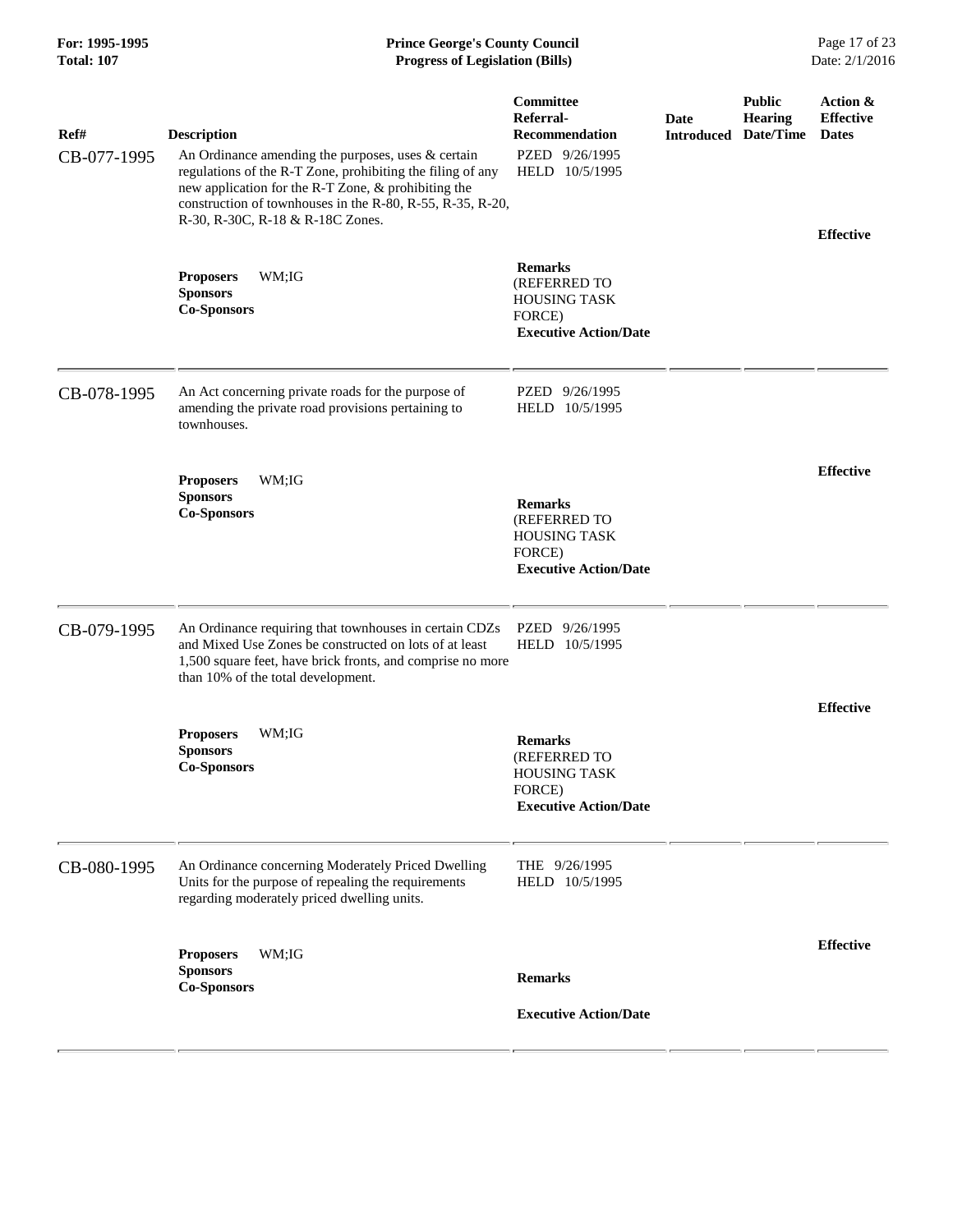| For: 1995-1995<br><b>Total: 107</b> | <b>Prince George's County Council</b><br><b>Progress of Legislation (Bills)</b>                                                                                                                                            |                                                               |                                     |                                      | Page 18 of 23<br>Date: 2/1/2016              |
|-------------------------------------|----------------------------------------------------------------------------------------------------------------------------------------------------------------------------------------------------------------------------|---------------------------------------------------------------|-------------------------------------|--------------------------------------|----------------------------------------------|
| Ref#<br>CB-081-1995                 | <b>Description</b><br>An Act concerning Moderately Priced Dwelling Units for<br>the purpose of deleting the requirements of the Moderately HELD 10/5/1995<br>Priced Dwelling Unit Program from the subdivision<br>process. | Committee<br>Referral-<br>Recommendation<br>THE 9/26/1995     | Date<br><b>Introduced Date/Time</b> | <b>Public</b><br><b>Hearing</b>      | Action &<br><b>Effective</b><br><b>Dates</b> |
|                                     | WM;IG<br><b>Proposers</b><br><b>Sponsors</b><br><b>Co-Sponsors</b>                                                                                                                                                         | <b>Remarks</b><br><b>Executive Action/Date</b>                |                                     |                                      | <b>Effective</b>                             |
| CB-082-1995                         | An Act concerning Moderately Priced Housing for the<br>purpose of eliminating the Moderately Priced Dwelling<br>Unit Program.                                                                                              | THE 9/26/1995<br>HELD 10/5/1995                               |                                     |                                      |                                              |
|                                     | WM;IG<br><b>Proposers</b><br><b>Sponsors</b><br><b>Co-Sponsors</b>                                                                                                                                                         | <b>Remarks</b><br><b>Executive Action/Date</b>                |                                     |                                      | <b>Effective</b>                             |
| CB-083-1995                         | An Act concerning School Facilities Surcharge for the<br>purpose of establishing the School Facilities Surcharge<br>and related administrative provisions.                                                                 | HEHS 9/26/1995<br>FAV(A) 10/11/1995                           |                                     | 10/24/1995 11/21/1995 Enacted        | 10:30 AM 11/21/1995                          |
|                                     | <b>Proposers</b><br><b>RVR</b><br><b>Sponsors</b><br>RVR;SD<br><b>Co-Sponsors</b>                                                                                                                                          | <b>Remarks</b><br><b>Executive Action/Date</b><br>S 12/6/1995 |                                     |                                      | <b>Effective</b><br>1/22/1996                |
| CB-084-1995                         | An Ordinance to abolish the adequate public facilities test HEHS 9/26/1995<br>for schools in certain zones to coincide with the imposition FAV 10/11/1995<br>of a school facilities surcharge.                             |                                                               |                                     | 10/24/1995 11/21/1995 PI             | 10:30 AM 11/21/1995                          |
|                                     | <b>RVR</b><br><b>Proposers</b><br><b>Sponsors</b><br><b>RVR</b><br><b>Co-Sponsors</b>                                                                                                                                      | <b>Remarks</b><br><b>Executive Action/Date</b>                |                                     |                                      | <b>Effective</b>                             |
| CB-085-1995                         | An Ordinance incorporating mitigation techniques into the PZED 9/26/1995<br>Zoning Ordinance.                                                                                                                              | NR(A) 10/18/1995                                              |                                     | 10/24/1995 11/21/1995 PI<br>10:30 AM | 11/21/1995                                   |
|                                     | SD;AMC<br><b>Proposers</b><br><b>Sponsors</b><br>SD;AMC<br><b>Co-Sponsors</b>                                                                                                                                              | <b>Remarks</b><br><b>Executive Action/Date</b>                |                                     |                                      | <b>Effective</b>                             |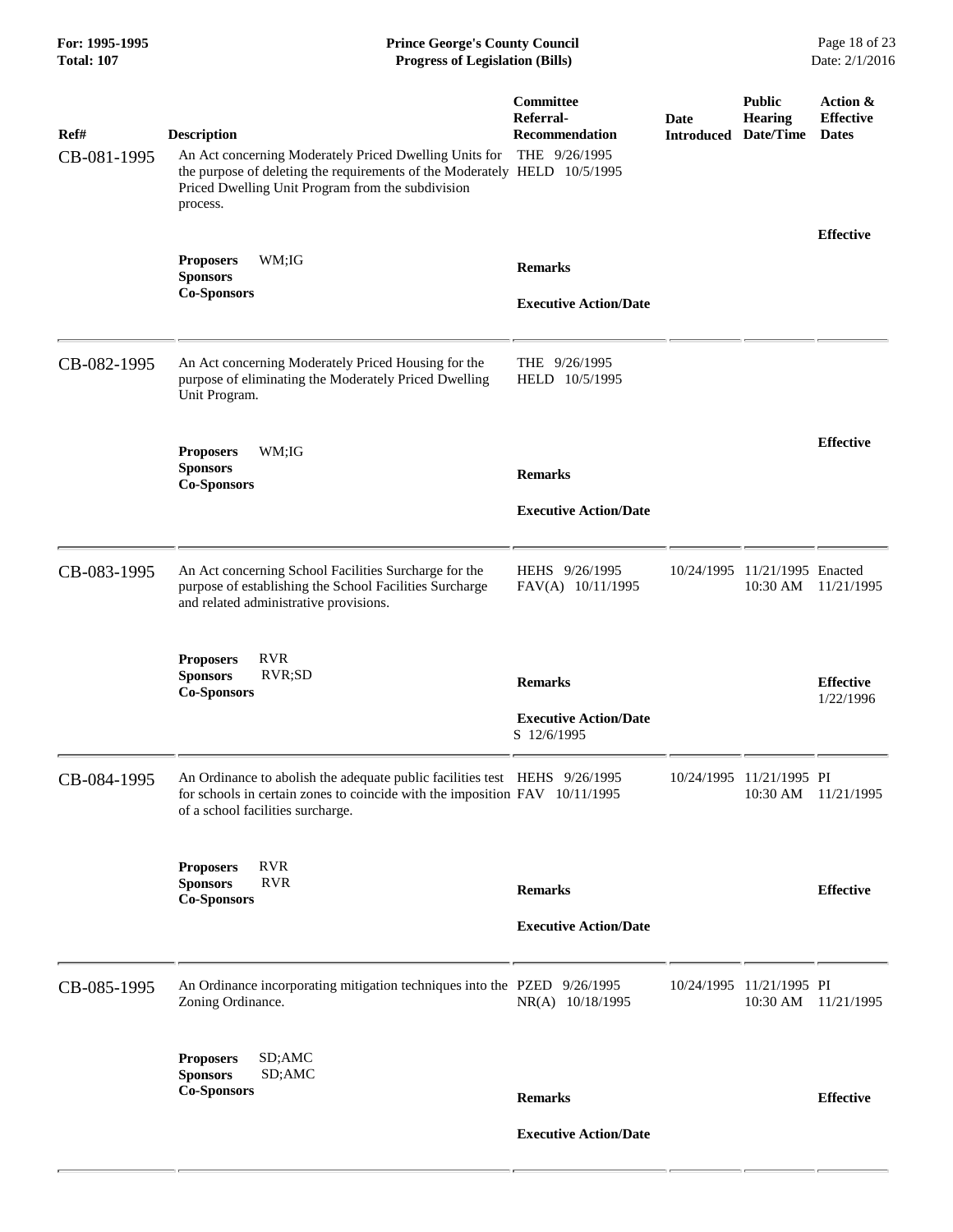| Ref#        | <b>Description</b>                                                                                                                                                           | Committee<br>Referral-<br><b>Recommendation</b>                                                         | Date<br><b>Introduced</b> | <b>Public</b><br><b>Hearing</b><br>Date/Time | Action &<br><b>Effective</b><br><b>Dates</b> |
|-------------|------------------------------------------------------------------------------------------------------------------------------------------------------------------------------|---------------------------------------------------------------------------------------------------------|---------------------------|----------------------------------------------|----------------------------------------------|
| CB-086-1995 | To adopt by reference the State Environmental Noise<br>Standards, prohibiting unreasonably loud noise, and<br>providing measurement standards.                               | HEHS 9/26/1995<br>HELD 10/11/1995                                                                       |                           |                                              |                                              |
|             | <b>Proposers</b><br><b>RVR</b><br><b>Sponsors</b><br><b>Co-Sponsors</b>                                                                                                      | <b>Remarks</b><br><b>Executive Action/Date</b>                                                          |                           |                                              | <b>Effective</b>                             |
| CB-087-1995 | An Ordinance concerning Public Participation Procedures PZED 9/26/1995<br>for the purpose of amending the public participation<br>procedures for certain types of plans.     | FAV 10/18/1995                                                                                          |                           | 10/24/1995 11/21/1995 Enacted<br>10:30 AM    | 11/21/1995                                   |
|             | M-NCPPC<br><b>Proposers</b><br><b>Sponsors</b><br>WM;AS;AMC<br><b>Co-Sponsors</b>                                                                                            | <b>Remarks</b><br><b>Executive Action/Date</b>                                                          |                           |                                              | <b>Effective</b><br>1/8/1996                 |
| CB-088-1995 | An Act concerning peddlers and itinerant vendors to<br>amend the list of products permitted to be sold in the<br>right-of-way.                                               | HEHS 9/26/1995                                                                                          |                           |                                              |                                              |
|             | <b>Proposers</b><br>JE<br>JE<br><b>Sponsors</b><br><b>Co-Sponsors</b>                                                                                                        | <b>Remarks</b><br>(WITHDRAWN BY<br>SPONSOR)<br><b>Executive Action/Date</b>                             |                           |                                              | <b>Effective</b>                             |
| CB-089-1995 | An Act concerning Loitering for the purpose of<br>establishing a loitering ordinance and enforcement<br>provisions.                                                          | PSFM 9/26/1995<br>FAV(A) 10/10/1995                                                                     |                           | 10/17/1995 11/14/1995 Enacted<br>2:00 PM     | 11/14/1995                                   |
|             | DB;RVR<br><b>Proposers</b><br><b>Sponsors</b><br>DB;RVR<br><b>Co-Sponsors</b>                                                                                                | <b>Remarks</b><br><b>Executive Action/Date</b><br>S 11/28/1995                                          |                           |                                              | <b>Effective</b><br>1/15/1996                |
| CB-090-1995 | An Act to amend provisions of the County Code regarding PSFM 9/26/1995<br>employee contribution rates to the Supplemental<br>Retirement Plan for General Schedule employees. | FAV(A) 10/10/1995                                                                                       |                           | 10/24/1995 11/21/1995 Enacted<br>1:30 PM     | 11/21/1995                                   |
|             | CO. EXEC.<br><b>Proposers</b><br><b>AMC</b><br><b>Sponsors</b><br><b>Co-Sponsors</b>                                                                                         | <b>Remarks</b><br>(MS. BAILEY RECUSED<br><b>HERSELF FROM</b><br>VOTING)<br><b>Executive Action/Date</b> |                           |                                              | <b>Effective</b><br>1/22/1996                |

S 12/6/1995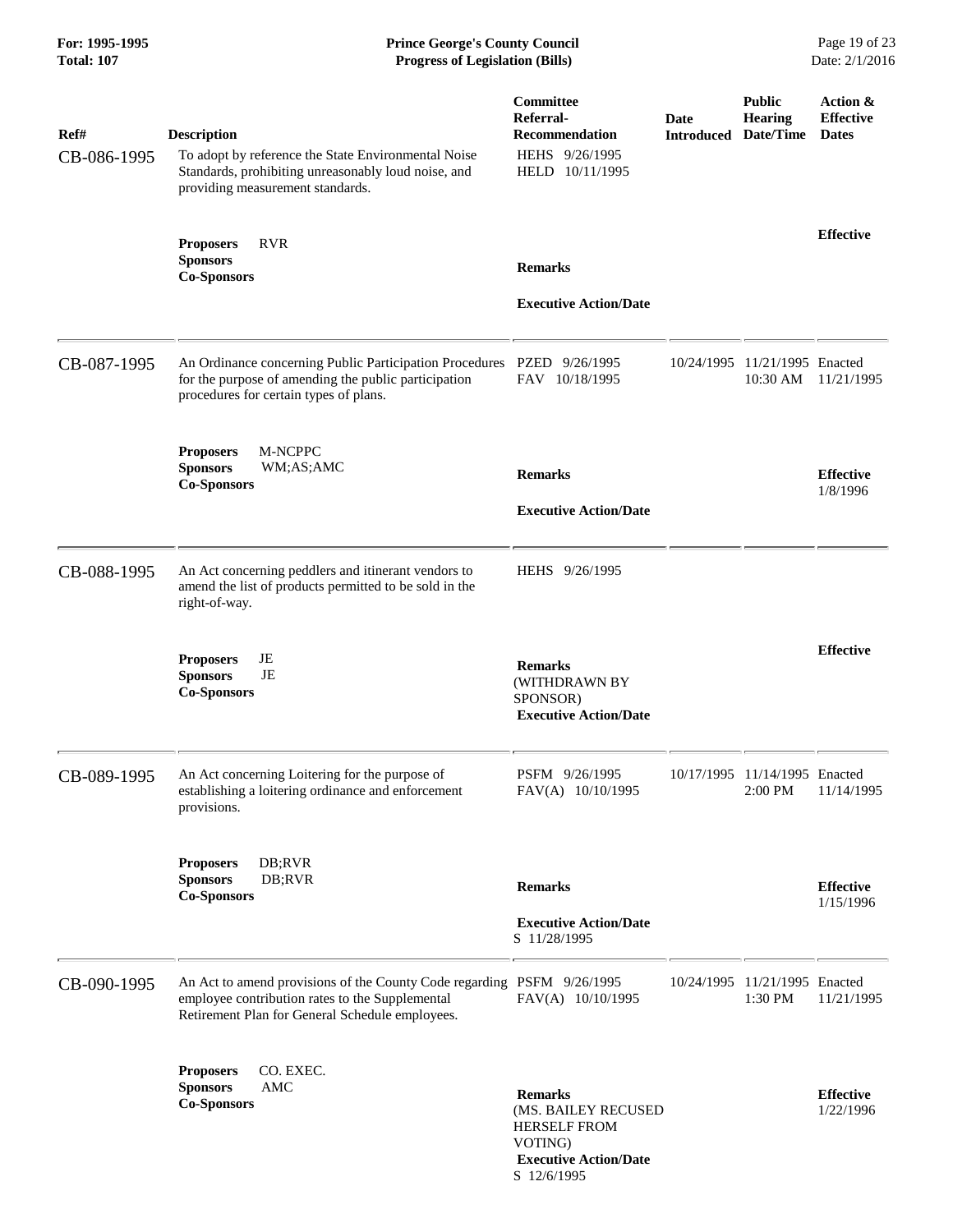| <b>Description</b>                                                                                                                                                                                 | Committee<br>Referral-                                                                                      |                                                                                                | <b>Public</b>                            |                                                                                                 |
|----------------------------------------------------------------------------------------------------------------------------------------------------------------------------------------------------|-------------------------------------------------------------------------------------------------------------|------------------------------------------------------------------------------------------------|------------------------------------------|-------------------------------------------------------------------------------------------------|
|                                                                                                                                                                                                    | <b>Recommendation</b>                                                                                       | <b>Date</b><br><b>Introduced Date/Time</b>                                                     | <b>Hearing</b>                           | Action &<br><b>Effective</b><br><b>Dates</b>                                                    |
| An Act concerning County Real Property for the purpose<br>of declaring certain parcels of County property as surplus<br>and approving the County Executive's plan for disposal of<br>such parcels. | PSFM 9/26/1995<br>NR 10/10/1995                                                                             |                                                                                                | 10/17/1995 11/14/1995 Enacted<br>2:00 PM | 11/14/1995                                                                                      |
| CO. EXEC.<br><b>Proposers</b><br><b>Sponsors</b><br>AMC;DB;JE<br><b>Co-Sponsors</b>                                                                                                                | <b>Remarks</b><br><b>Executive Action/Date</b><br>S 11/28/1995                                              |                                                                                                |                                          | <b>Effective</b><br>1/15/1996                                                                   |
| Prince George's County Police Civilian Employees<br>Association, Collective Bargaining Agreement July 1,<br>1995 through June 30, 1996.                                                            | PSFM 9/26/1995<br>FAV 10/17/1995                                                                            |                                                                                                | 1:30 PM                                  | 11/21/1995                                                                                      |
| CO. EXEC.<br><b>Proposers</b><br>JE;SD<br><b>Sponsors</b><br><b>Co-Sponsors</b>                                                                                                                    | <b>Remarks</b><br>(RETROACTIVE TO<br><b>Executive Action/Date</b><br>S 12/6/1995                            |                                                                                                |                                          | <b>Effective</b><br>1/22/1996                                                                   |
| Deputy Sheriff's Association of Prince George's County,<br>Inc., Collective Bargaining Agreement - July 1, 1995<br>through June 30, 1996.                                                          | PSFM 9/26/1995<br>FAV 10/17/1995                                                                            |                                                                                                | 1:30 PM                                  | 11/21/1995                                                                                      |
| CO. EXEC.<br><b>Proposers</b><br><b>Sponsors</b><br>JE;AMC<br><b>Co-Sponsors</b>                                                                                                                   | <b>Remarks</b><br>(RETROACTIVE TO<br><b>Executive Action/Date</b><br>S 12/6/1995                            |                                                                                                |                                          | <b>Effective</b><br>1/22/1996                                                                   |
| Bargaining Agreement July 1, 1995 through June 30,<br>1996.                                                                                                                                        | FAV 10/23/1995                                                                                              |                                                                                                | 1:30 PM                                  | 11/21/1995                                                                                      |
| <b>Proposers</b><br>CO. EXEC.<br>JE;DB<br><b>Sponsors</b><br><b>Co-Sponsors</b>                                                                                                                    | <b>Remarks</b><br>(RETROACTIVE TO<br>7/1/95; SEE CR-60-1995)<br><b>Executive Action/Date</b><br>S 12/6/1995 |                                                                                                |                                          | <b>Effective</b><br>1/22/1996                                                                   |
|                                                                                                                                                                                                    |                                                                                                             | 7/1/95; SEE CR-59-1995)<br>AFSCME Local 241 (School Crossing Guards) Collective PSFM 9/26/1995 | 7/1/95; SEE CR-58-1995)                  | 10/24/1995 11/21/1995 Enacted<br>10/24/1995 11/21/1995 Enacted<br>10/24/1995 11/21/1995 Enacted |

**For: 1995-1995 Prince George's County Council** Page 20 of 23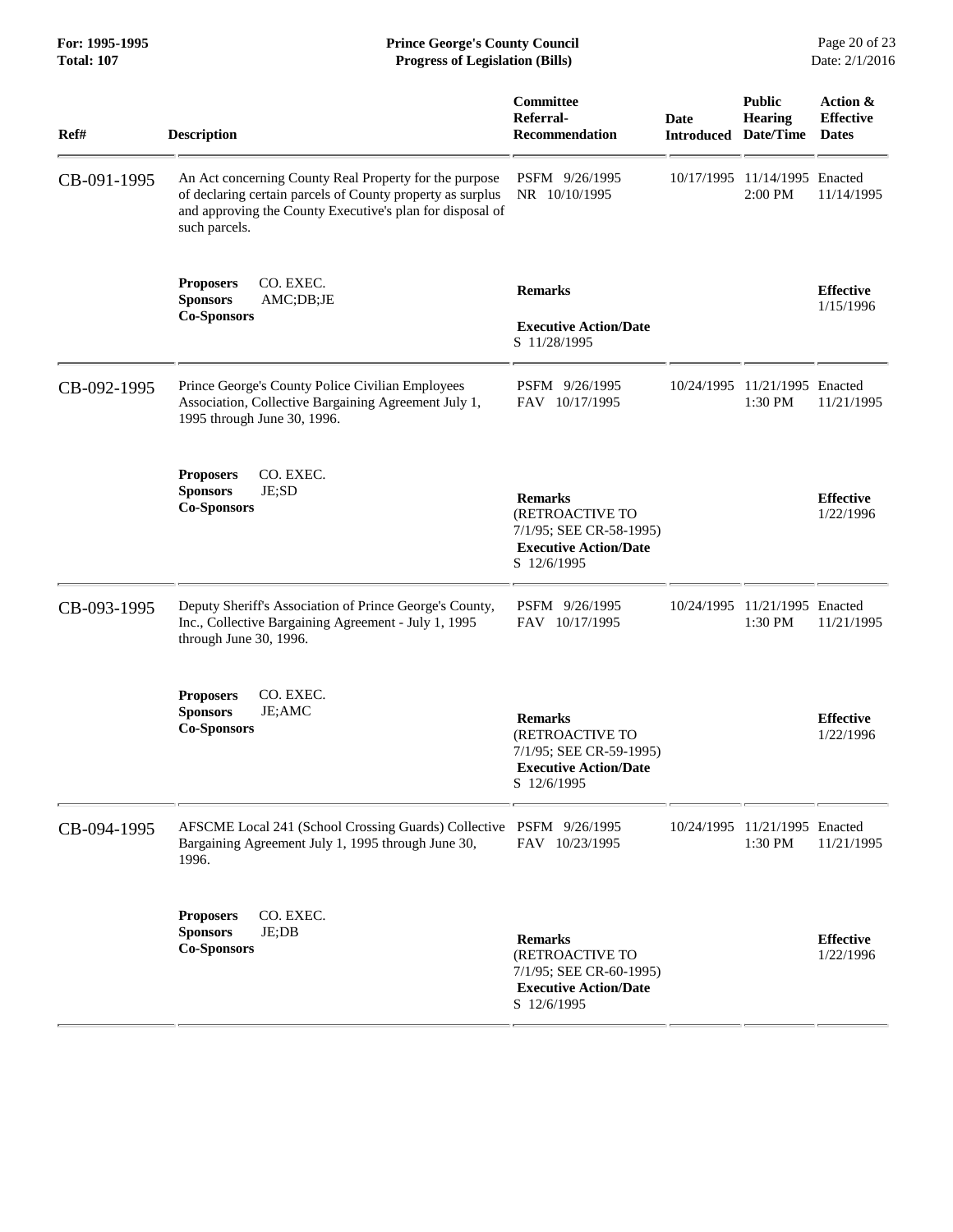| For: 1995-1995<br><b>Total: 107</b> | <b>Prince George's County Council</b><br>Page 21 of 23<br><b>Progress of Legislation (Bills)</b><br>Date: 2/1/2016                                                                                      |                                                                                                                                |                           |                                                                                          |                                                            |
|-------------------------------------|---------------------------------------------------------------------------------------------------------------------------------------------------------------------------------------------------------|--------------------------------------------------------------------------------------------------------------------------------|---------------------------|------------------------------------------------------------------------------------------|------------------------------------------------------------|
| Ref#<br>CB-095-1995                 | <b>Description</b><br>Prince George's County Correctional Officers' Association, PSFM 9/26/1995<br>Inc. (PGCOA) - Collective Bargaining Agreement July 1, FAV 10/23/1995<br>1995 through June 30, 1996. | <b>Committee</b><br>Referral-<br>Recommendation                                                                                | Date<br><b>Introduced</b> | <b>Public</b><br><b>Hearing</b><br>Date/Time<br>10/24/1995 11/21/1995 Enacted<br>1:30 PM | Action &<br><b>Effective</b><br><b>Dates</b><br>11/21/1995 |
|                                     | CO. EXEC.<br><b>Proposers</b><br><b>Sponsors</b><br>JE;AMC;MW<br><b>Co-Sponsors</b>                                                                                                                     | <b>Remarks</b><br>(RETROACTIVE TO<br>7/1/95; SEE CR-61-1995)<br><b>Executive Action/Date</b><br>S 12/6/1995                    |                           |                                                                                          | <b>Effective</b><br>1/22/1996                              |
| CB-096-1995                         | Fraternal Order of Police, Lodge 89 Collective Bargaining PSFM 9/26/1995<br>Agreement July 1, 1995 through June 30, 1996.                                                                               | FAV 10/17/1995                                                                                                                 |                           | 10/24/1995 11/21/1995 Enacted<br>1:30 PM                                                 | 11/21/1995                                                 |
|                                     | CO. EXEC.<br><b>Proposers</b><br>JE;SD<br><b>Sponsors</b><br><b>Co-Sponsors</b>                                                                                                                         | <b>Remarks</b><br>(RETROACTIVE TO<br>7/1/95; SEE CR-62-1995)<br><b>Executive Action/Date</b><br>S 12/6/1995                    |                           |                                                                                          | <b>Effective</b><br>1/22/1996                              |
| CB-097-1995                         | Deputy Sheriff's Association (Civilian Units) Collective<br>Bargaining Agreement July 1,1995 through June 30, 1996. FAV 10/17/1995                                                                      | PSFM 9/26/1995                                                                                                                 |                           | 10/24/1995 11/21/1995 Enacted<br>1:30 PM                                                 | 11/21/1995                                                 |
|                                     | CO. EXEC.<br><b>Proposers</b><br><b>Sponsors</b><br>JE;AMC<br><b>Co-Sponsors</b>                                                                                                                        | <b>Remarks</b><br>(RETROACTIVE TO<br>7/1/95; SEE CR-63-1995)<br><b>Executive Action/Date</b><br>S 12/6/1995                    |                           |                                                                                          | <b>Effective</b><br>1/22/1996                              |
| CB-098-1995                         | An Emergency Act to amend certain provisions regulating PSFM 9/26/1995<br>casino night events and creating a Gaming Permit Review<br>Board.                                                             | FAV(A) 10/10/1995                                                                                                              |                           | 10/24/1995 11/21/1995 Enacted<br>11:30 AM                                                | 11/21/1995                                                 |
|                                     | JE;IG<br><b>Proposers</b><br><b>Sponsors</b><br>JE;IG<br><b>Co-Sponsors</b>                                                                                                                             | <b>Remarks</b><br>(MR MALONEY<br><b>RECUSED HIMSELF</b><br><b>FROM VOTING</b> )<br><b>Executive Action/Date</b><br>S 12/6/1995 |                           |                                                                                          | <b>Effective</b><br>12/6/1995                              |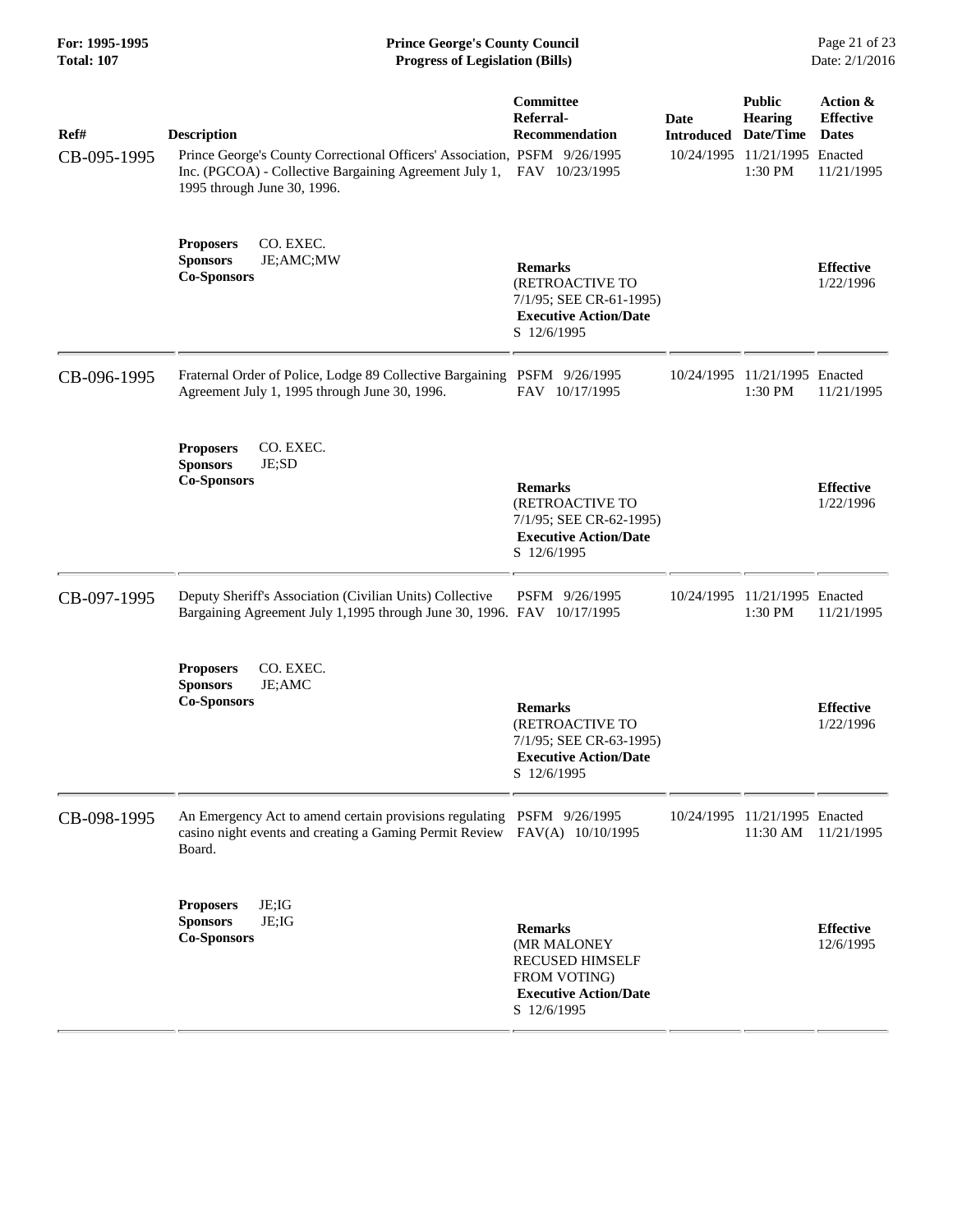| For: 1995-1995<br><b>Total: 107</b> | <b>Prince George's County Council</b><br>Page 22 of 23<br>Date: 2/1/2016<br><b>Progress of Legislation (Bills)</b>                                                                                                                                |                                                                                                                                 |                                                   |                                                           |                                                                      |
|-------------------------------------|---------------------------------------------------------------------------------------------------------------------------------------------------------------------------------------------------------------------------------------------------|---------------------------------------------------------------------------------------------------------------------------------|---------------------------------------------------|-----------------------------------------------------------|----------------------------------------------------------------------|
| Ref#<br>CB-099-1995                 | <b>Description</b><br>An Act prohibiting the construction, use, operation and<br>management of certain enclosed exhibition booths used to<br>view sexually explicit material in order to prevent the<br>spread of sexually communicable diseases. | <b>Committee</b><br>Referral-<br><b>Recommendation</b><br>HEHS 9/26/1995<br>FAV 10/11/1995                                      | Date<br><b>Introduced</b><br>10/17/1995 11/7/1995 | <b>Public</b><br><b>Hearing</b><br>Date/Time<br>$2:00$ PM | Action &<br><b>Effective</b><br><b>Dates</b><br>Enacted<br>11/7/1995 |
|                                     | WM<br><b>Proposers</b><br><b>Sponsors</b><br>WM<br><b>Co-Sponsors</b>                                                                                                                                                                             | <b>Remarks</b><br><b>Executive Action/Date</b><br>S 11/28/1995                                                                  |                                                   |                                                           | <b>Effective</b><br>1/15/1996                                        |
| CB-100-1995                         | An Act to establish and impose a graduated casino night<br>levy on gross receipts derived during the fiscal year from<br>gaming activities conducted at a casino night.                                                                           | PSFM 9/26/1995<br>FAV 10/23/1995                                                                                                |                                                   | 10/24/1995 11/21/1995 Enacted<br>$11:30$ AM               | 11/21/1995                                                           |
|                                     | <b>SD</b><br><b>Proposers</b><br><b>SD</b><br><b>Sponsors</b><br><b>Co-Sponsors</b>                                                                                                                                                               | <b>Remarks</b><br>(MR MALONEY<br><b>RECUSED HIMSELF</b><br><b>FROM VOTING</b> )<br><b>Executive Action/Date</b><br>S 12/13/1995 |                                                   |                                                           | <b>Effective</b><br>1/29/1996                                        |
| CB-101-1995                         | To amend the provisions of the Prince George's County<br>Code concerning the Moderately Priced Dwelling Unit<br>Program.                                                                                                                          | THE $9/26/1995$<br>HELD 10/5/1995                                                                                               |                                                   |                                                           |                                                                      |
|                                     | <b>Proposers</b><br>CO. EXEC.<br><b>Sponsors</b><br><b>Co-Sponsors</b>                                                                                                                                                                            | <b>Remarks</b><br>(SEE CR-56-1995)<br><b>Executive Action/Date</b>                                                              |                                                   |                                                           | <b>Effective</b>                                                     |
| CB-102-1995                         | An Act concerning Burglar and Holdup Alarms to amend<br>the County Code to establish a comprehensive program to<br>address the rising number of false burglar alarms which<br>are a tremendous drain on limited Police Department<br>resources.   | PSFM 9/26/1995<br>FAV(A) 10/23/1995                                                                                             |                                                   | 10/24/1995 11/21/1995 Enacted<br>11:30 AM                 | 11/21/1995                                                           |
|                                     | JE<br><b>Proposers</b><br>JE<br><b>Sponsors</b><br><b>Co-Sponsors</b>                                                                                                                                                                             | <b>Remarks</b><br><b>Executive Action/Date</b><br>S 12/6/1995                                                                   |                                                   |                                                           | <b>Effective</b><br>6/30/1996                                        |
| CB-103-1995                         | A bill to regulate the conduct of juveniles in public places<br>and providing certain exceptions to protect fundamental<br>rights of juveniles.                                                                                                   | PSFM 9/26/1995<br>FAV(A) 10/10/1995                                                                                             |                                                   | 10/24/1995 11/21/1995 Enacted<br>11:30 AM                 | 11/21/1995                                                           |
|                                     | JE<br><b>Proposers</b><br><b>Sponsors</b><br>JE<br><b>Co-Sponsors</b>                                                                                                                                                                             | <b>Remarks</b>                                                                                                                  |                                                   |                                                           | <b>Effective</b><br>1/22/1996                                        |
|                                     |                                                                                                                                                                                                                                                   | <b>Executive Action/Date</b>                                                                                                    |                                                   |                                                           |                                                                      |

S 12/6/1995